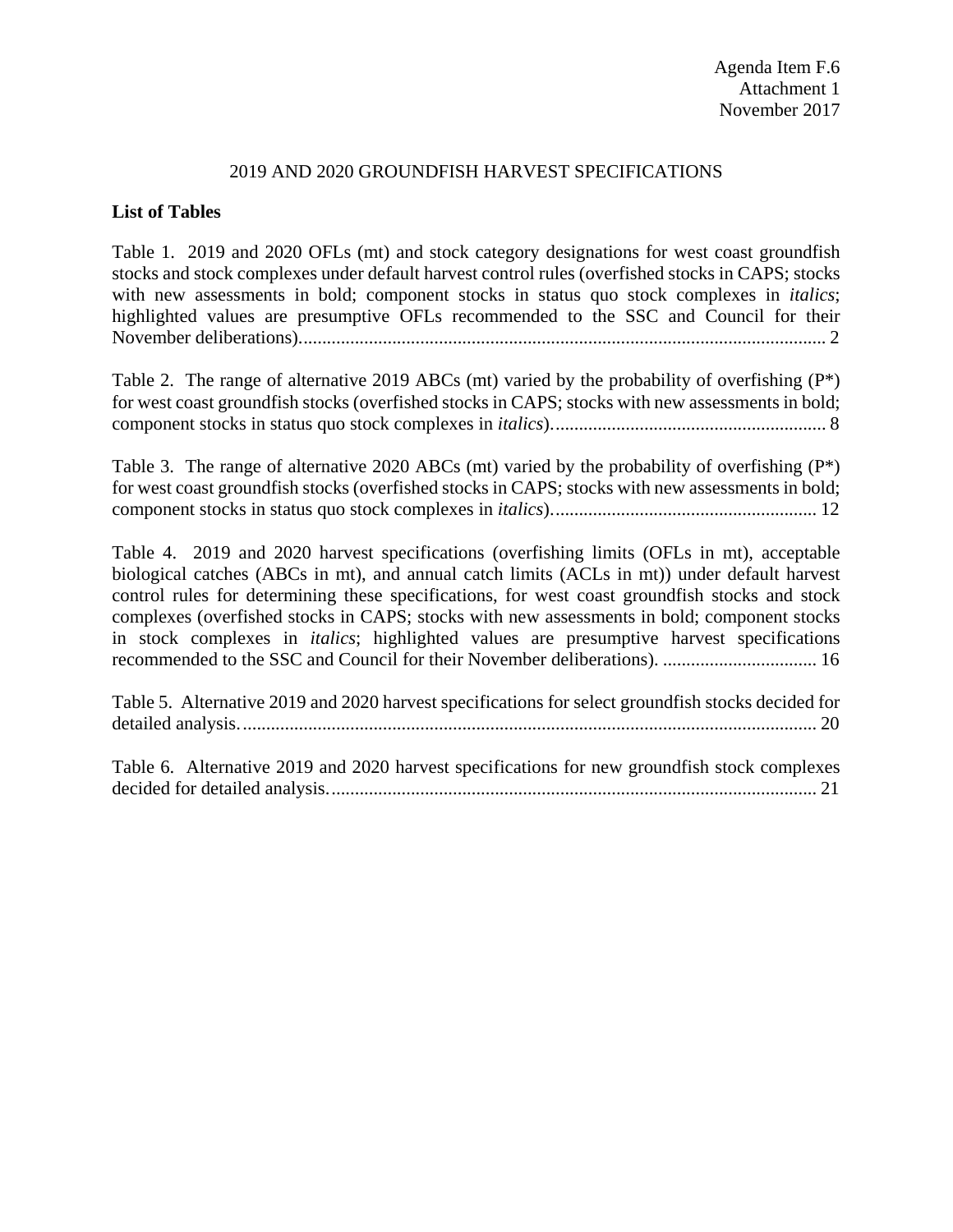**Table 1. 2019 and 2020 OFLs (mt) and stock category designations for west coast groundfish stocks and stock complexes under default harvest control rules (overfished stocks in CAPS; stocks with new assessments in bold; component stocks in status quo stock complexes in** *italics***; highlighted values are presumptive OFLs recommended to the SSC and Council for their November deliberations).**

<span id="page-1-0"></span>

| <b>Stock</b>                                 | Cat.           | 2019<br>OFL | 2020<br><b>OFL</b> | <b>SPR</b><br>HR | Year of<br><b>Assessment</b> | <b>Type of Assessment</b>                                                                                                                                                                                   | <b>Additional Basis</b>                                                                                                                                     |
|----------------------------------------------|----------------|-------------|--------------------|------------------|------------------------------|-------------------------------------------------------------------------------------------------------------------------------------------------------------------------------------------------------------|-------------------------------------------------------------------------------------------------------------------------------------------------------------|
|                                              |                |             |                    |                  |                              |                                                                                                                                                                                                             |                                                                                                                                                             |
| <b>OVERFISHED STOCKS</b>                     |                |             |                    |                  |                              |                                                                                                                                                                                                             |                                                                                                                                                             |
| COWCOD S. of 40 <sup>0</sup> 10' N. lat.     |                | 74          | 76                 | <b>NA</b>        |                              |                                                                                                                                                                                                             | Sum of Conception and Monterey OFLs                                                                                                                         |
| COWCOD (Conception)                          | 2              | 60.9        | 62.4               | 50%              | 2013                         | Catch-only Update in 2015 of the 2013 Rebuilding<br>Analysis based on 2013 Full (XDBSRA) Assessment                                                                                                         | $E = 0.007$ exploitation rate                                                                                                                               |
| COWCOD (Monterey)                            | 3              | 13.3        | 13.3               | <b>NA</b>        | 2014                         | <b>DBSRA</b>                                                                                                                                                                                                | Appendix C in the 2013 assessment                                                                                                                           |
| <b>YELLOWEYE ROCKFISH</b>                    | $\mathbf{1}$   | 82          | 84                 | 50%              | 2017                         | Rebuilding Analysis Based on 2017 Full Assessment                                                                                                                                                           | Assumes 13 mt (65% of ACL) taken in 2017 and 2018                                                                                                           |
| NON-OVERFISHED STOCKS                        |                |             |                    |                  |                              |                                                                                                                                                                                                             |                                                                                                                                                             |
| <b>Arrowtooth Flounder</b>                   | $\mathbf{2}$   | 18,696      | 15,306             | 30%              | 2017                         | Update of 2007 Full Assessment                                                                                                                                                                              |                                                                                                                                                             |
| Big skate                                    | $\overline{2}$ | 541         | 541                | 50%              | 2013                         | Trawl survey biomass * M                                                                                                                                                                                    |                                                                                                                                                             |
| <b>Black Rockfish (CA)</b>                   |                | 344         | 341                |                  |                              |                                                                                                                                                                                                             |                                                                                                                                                             |
| <b>Black Rockfish (OR)</b>                   | 2              | 565         | 561                | 50%              | 2015                         | Full                                                                                                                                                                                                        |                                                                                                                                                             |
| <b>Black Rockfish (WA)</b>                   | $\mathbf{1}$   | 312         | 311                |                  |                              |                                                                                                                                                                                                             |                                                                                                                                                             |
| Blackgill Rockfish S. of 40°10'              | $\overline{2}$ | 174         | 174                | 50%              | 2017                         | Update of 2011 Full Assessment                                                                                                                                                                              |                                                                                                                                                             |
| Bocaccio S. of 40 <sup>0</sup> 10' N. lat.   | 1              | 2,194       | 2,125              | 50%              | 2017                         | Update of 2015 Full Assessment                                                                                                                                                                              | 7.4% reduction to subtract the portion of the assessed<br>stock north of 40°10' N. lat.                                                                     |
| Cabezon (CA)                                 | $\mathbf{1}$   | 154         | 153                | 45%              | 2009                         | Full                                                                                                                                                                                                        |                                                                                                                                                             |
| Cabezon (OR)                                 | $\overline{1}$ | 49          | 49                 | 45%              | 2009                         | Full                                                                                                                                                                                                        |                                                                                                                                                             |
| California scorpionfish                      | $\mathbf{1}$   | 337         | 331                | 50%              | 2017                         | Full                                                                                                                                                                                                        |                                                                                                                                                             |
| Canary Rockfish                              | $\mathbf{1}$   | 1,517       | 1,431              | 50%              | 2017                         | Catch-only Update of the 2015 Full Assessment                                                                                                                                                               |                                                                                                                                                             |
| Chilipepper S. of 40°10' N. lat.             | 1              | 2,652       | 2,521              | 50%              | 2017                         | 2017 Catch-only Update of 2015 Update of the 2011<br>Full Assessment                                                                                                                                        | The portion of the coastwide stock south of $40^{\circ}10'$ N. lat.<br>(93%) is based on average historical landings.                                       |
| <b>Darkblotched Rockfish</b>                 | $\mathbf{1}$   | 800         | 853                | 50%              | 2017                         | Update of 2015 Full Assessment                                                                                                                                                                              |                                                                                                                                                             |
| Dover Sole                                   | $\overline{1}$ | 91,102      | 92,048             | 30%              | 2011                         | 2015 Catch-only Update of the 2011 Full Assessment                                                                                                                                                          | Catch-only update in 2015 of the 2011 full assessment<br>assuming actual catches since 2011.                                                                |
| English Sole                                 | 2              | 11,052      | 11,101             | 30%              | 2013                         | 2015 Catch-only Update of the 2013 Data-moderate<br>(exSSS) Assessment in 2015 assuming recent year<br>average catch for removals (Table 2 in Agenda Item I.4,<br>Supplemental Attachment 8, November 2015) |                                                                                                                                                             |
| Lingcod N. of $42^{\circ}$ N. lat. (OR & WA) | $\mathbf{1}$   | 4.690       | 4.459              | 45%              | 2017                         | Full                                                                                                                                                                                                        | OFLs are projected from the 2017 assessment, which                                                                                                          |
| Lingcod S. of 42° N. lat. (CA)               | $\mathbf{1}$   | 1,253       | 1,136              | 45%              | 2017                         | Full                                                                                                                                                                                                        | assessed two stocks north and south of 42° N lat. The<br>relative biomass and OFLs are reapportioned north and                                              |
| Lingcod N. of 40°10' N. lat.                 | 1              | 4,957       | 4,701              | 45%              | 2017                         | Full                                                                                                                                                                                                        | south of the $40^{\circ}10'$ N lat. management line by using the                                                                                            |
| Lingcod S. of $40^{\circ}10'$ N. lat.        | 1              | 986         | 894                | 45%              | 2017                         | Full                                                                                                                                                                                                        | most recent 5-year average percentage of survey biomass<br>of lingcod between 40°10' and 42° N lat., which is 21.3%<br>of the survey biomass in California. |
| Longnose skate                               | $\mathbf{1}$   | 2,499       | 2,474              | 50%              | 2007                         | 2015 Catch-only Update of 2007 Full Assessment                                                                                                                                                              |                                                                                                                                                             |
| Longspine Thornyhead (coastwide)             | 2              | 4.112       | 3.901              | 50%              | 2013                         | Full                                                                                                                                                                                                        |                                                                                                                                                             |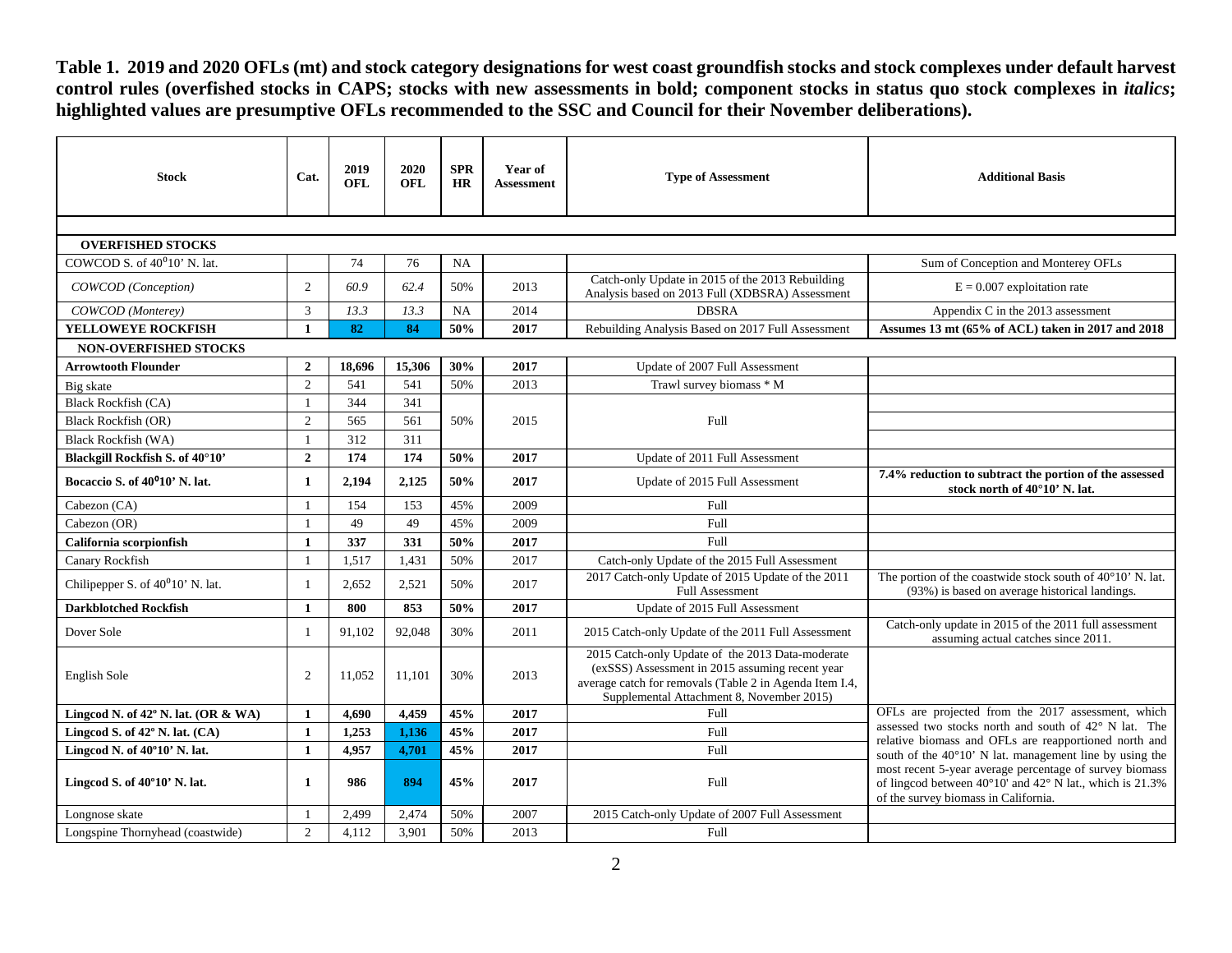| <b>Stock</b>                                 | Cat.           | 2019<br>OFL              | 2020<br>OFL | <b>SPR</b><br><b>HR</b> | Year of<br><b>Assessment</b> | <b>Type of Assessment</b>                                                  | <b>Additional Basis</b>                                                                                                                                 |
|----------------------------------------------|----------------|--------------------------|-------------|-------------------------|------------------------------|----------------------------------------------------------------------------|---------------------------------------------------------------------------------------------------------------------------------------------------------|
|                                              |                |                          |             |                         |                              |                                                                            |                                                                                                                                                         |
| Pacific Cod                                  | 3              | 3,200                    | 3,200       | NA                      | NA                           | <b>NA</b>                                                                  |                                                                                                                                                         |
| <b>Pacific Ocean Perch</b>                   | $\mathbf{1}$   | 4,753                    | 4,632       | 50%                     | 2017                         | Full                                                                       | <b>Presumed rebuilt - need BSIA determination:</b><br>Coastwide OFL or N. of 40°10' N lat.?                                                             |
| Petrale Sole                                 |                | 3,042                    | 2,976       | 30%                     | 2015                         | Update of the 2013 Full Assessment                                         |                                                                                                                                                         |
| Sablefish (coastwide)                        | $\overline{1}$ | 8,489                    | 8,648       | 45%                     | 2015                         | Update of the 2011 Full Assessment                                         |                                                                                                                                                         |
| Shortbelly                                   | $\overline{2}$ | 6,950                    | 6,950       | 50%                     | 2007                         | Full a/                                                                    | MSY estimated from 2007 assessment                                                                                                                      |
| Shortspine Thornyhead (coastwide)            | $\overline{2}$ | 3,089                    | 3,063       | 50%                     | 2013                         | Full                                                                       |                                                                                                                                                         |
| Spiny dogfish                                | $\overline{2}$ | 2,486                    | 2,472       | 50%                     | 2011                         | 2015 Catch-only Update of 2011 Full Assessment                             |                                                                                                                                                         |
| Splitnose S. of $40^010'$ N. lat.            | $\mathbf{1}$   | 1,831                    | 1,810       | 50%                     | 2009                         | Full                                                                       | The portion of the coastwide stock south of $40^{\circ}10'$ N. lat.<br>$(64.2\%)$ is based on average historical $(1916-2008)$<br>landings.             |
| Starry flounder                              | 3              | 652                      | 652         | 30%                     | 2017                         | <b>DBSRA</b>                                                               | DBSRA = 370 mt in CA and 298 mt in OR & WA                                                                                                              |
| Widow Rockfish                               | $\overline{1}$ | 12,375                   | 11,714      | 50%                     | 2015                         | Full                                                                       |                                                                                                                                                         |
| Yellowtail N. of 40 <sup>0</sup> 10' N. lat. | $\mathbf{1}$   | 6,568                    | 6,261       | 50%                     | 2017                         | Full                                                                       |                                                                                                                                                         |
| <b>STOCK COMPLEXES</b>                       |                |                          |             |                         |                              |                                                                            |                                                                                                                                                         |
| Nearshore Rockfish North                     |                | 203                      | 200         |                         |                              |                                                                            | Sum of OFL contributions of component stocks in the<br>complex                                                                                          |
| <b>Black and vellow</b>                      | $\mathfrak{Z}$ | 0.01                     | 0.01        |                         |                              |                                                                            |                                                                                                                                                         |
| <b>Blue/Deacon (CA)</b>                      | $\overline{2}$ | 31.0                     | 32.4        | 50%                     | 2017                         | Full                                                                       | 10% of the CA OFL is apportioned north of 40°10' N lat.<br>(see Appendix D of the 2017 Assessment)                                                      |
| <b>Blue/Deacon (OR)</b>                      | $\overline{2}$ | 112.3                    | 108.8       | 50%                     | 2017                         | Full                                                                       |                                                                                                                                                         |
| <b>Blue/Deacon</b> (WA)                      | $\mathbf{3}$   | 8.7                      | 8.4         | 50%                     | 2017                         |                                                                            | WA catches added to OR BDR assessment and resulting<br>OFL from OR subtracted from the total to get WA OFLs<br>(Appendix E of the 2017 BDR assessment)  |
| <b>Brown</b>                                 | $\overline{2}$ | 2.1                      | 2.1         | 50%                     | 2013                         | Catch-only Update of the 2013 Data-moderate<br>(XDBSRA) Assessment in 2015 | The portion of the coastwide stock north of $40^{\circ}10$ N lat.<br>based on the proportion of cumulative removals by area<br>during 1916-2012 (1.2%). |
| Calico                                       | $\mathfrak{Z}$ |                          |             |                         |                              | <b>NA</b>                                                                  | No harvest contribution (3a stock) Max. landings $\lt 2$ mt,<br>1928-2008; mainly a discard species                                                     |
| China                                        | $\overline{2}$ | 28.6                     | 27.9        | 50%                     | 2015                         | Full                                                                       | Sum of North and Central model estimates                                                                                                                |
| Copper                                       | $\overline{2}$ | 11.9                     | 12.2        | 50%                     | 2013                         | Data-moderate                                                              | The portion of the coastwide stock north of $40^{\circ}10$ N lat.<br>based on the proportion of cumulative removals by area<br>during 1916-2012 (4.9%). |
| Gopher                                       | 3              |                          |             |                         | 2011                         | <b>DBSRA</b>                                                               |                                                                                                                                                         |
| Grass                                        | 3              | 0.7                      | 0.7         |                         | 2011                         | <b>DBSRA</b>                                                               |                                                                                                                                                         |
| Kelp                                         | 3              | 0.01                     | 0.01        |                         | 2011                         | <b>DBSRA</b>                                                               |                                                                                                                                                         |
| Olive                                        | $\mathfrak{Z}$ | 0.3                      | $0.3\,$     |                         | 2011                         | <b>DBSRA</b>                                                               |                                                                                                                                                         |
| <i><b>Quillback</b></i>                      | 3              | 7.4                      | 7.4         |                         | 2011                         | <b>DBSRA</b>                                                               |                                                                                                                                                         |
| Treefish                                     | $\mathbf{3}$   | 0.2                      | 0.2         |                         | 2011                         | <b>DBSRA</b>                                                               |                                                                                                                                                         |
| Shelf Rockfish North                         |                | 2,309                    | 2,302       |                         |                              |                                                                            | Sum of OFL contributions of component stocks in the<br>complex                                                                                          |
| <b>Bronzespotted</b>                         | 3              | $\overline{\phantom{a}}$ |             |                         |                              | NA                                                                         | No harvest contribution in the north (3a stock)                                                                                                         |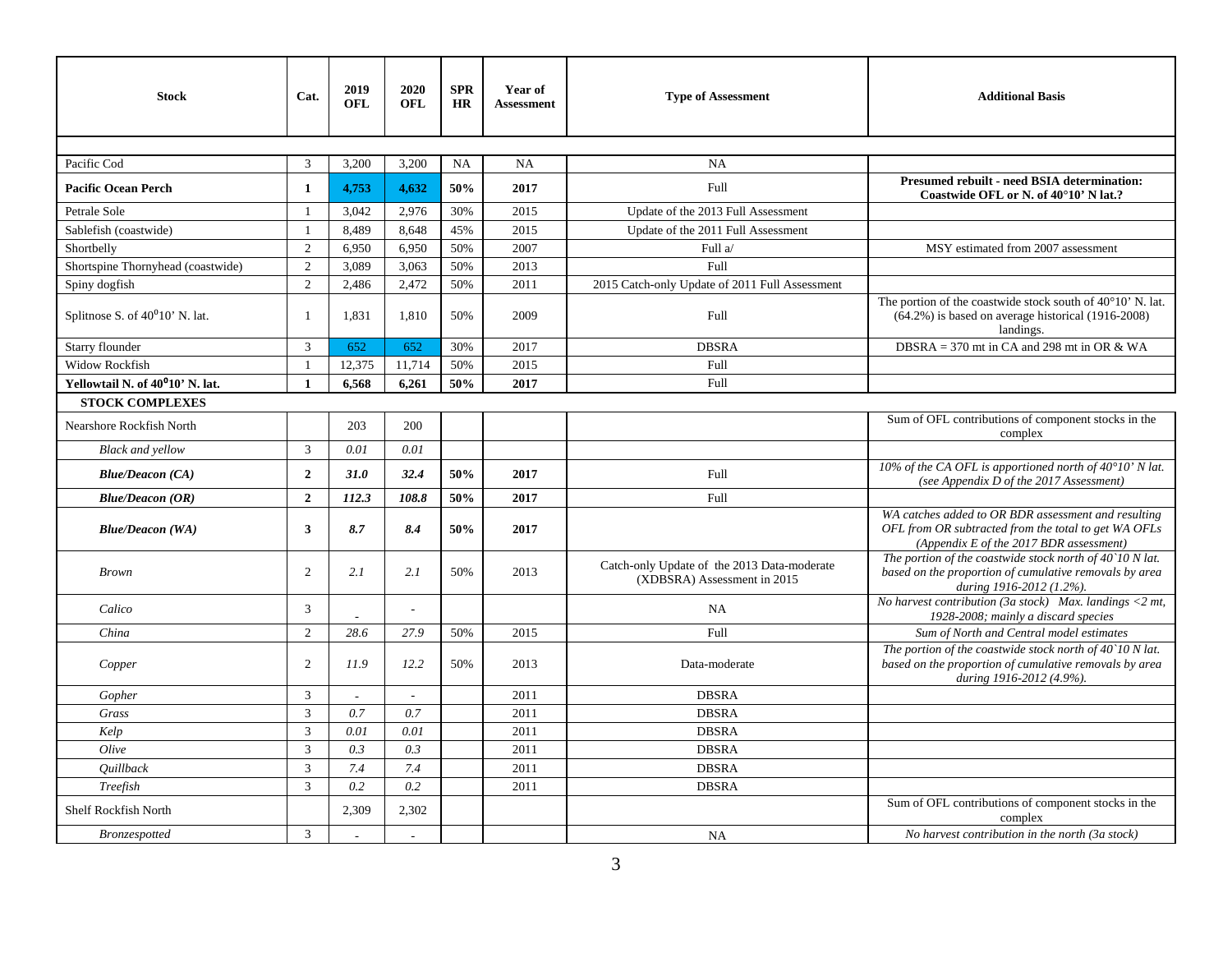| <b>Stock</b>                              | Cat.           | 2019<br><b>OFL</b>       | 2020<br><b>OFL</b>       | <b>SPR</b><br>HR | Year of<br><b>Assessment</b> | <b>Type of Assessment</b>                          | <b>Additional Basis</b>                                                                                                                                                            |  |
|-------------------------------------------|----------------|--------------------------|--------------------------|------------------|------------------------------|----------------------------------------------------|------------------------------------------------------------------------------------------------------------------------------------------------------------------------------------|--|
|                                           |                |                          |                          |                  |                              |                                                    |                                                                                                                                                                                    |  |
| Bocaccio                                  | 3              | 284.0                    | 284.0                    |                  | 2011                         | <b>DBSRA</b>                                       |                                                                                                                                                                                    |  |
| Chameleon                                 | $\mathfrak{Z}$ |                          |                          |                  |                              |                                                    | No harvest contribution (3a stock)                                                                                                                                                 |  |
| Chilipepper                               | $\mathbf{1}$   | 199.6                    | 189.8                    |                  |                              |                                                    | The portion of the coastwide stock north of $40^{\circ}10'$ N. lat.<br>(7%) is based on average historical landings.                                                               |  |
| Cowcod                                    | $\mathfrak{Z}$ | 0.4                      | 0.4                      |                  |                              |                                                    | No harvest contribution (3a stock)                                                                                                                                                 |  |
| Flag                                      | $\mathfrak{Z}$ | 0.1                      | 0.1                      |                  | 2011                         | <b>DBSRA</b>                                       |                                                                                                                                                                                    |  |
| Freckled                                  | $\overline{3}$ |                          |                          |                  |                              |                                                    | No harvest contribution (3a stock)                                                                                                                                                 |  |
| Greenblotched                             | $\mathfrak{Z}$ | 1.3                      | 1.3                      |                  | 2011                         | <b>DBSRA</b>                                       |                                                                                                                                                                                    |  |
| Greenspotted 40°10' to 42° N. lat.        | $\overline{2}$ | 9.3                      | 9.3                      | 50%              | 2015                         | 2015 catch-only update of the 2011 full assessment | The portion of the assessed area north of $40^{\circ}10'$ N lat.<br>(22.2% of OFL from northern California model) based on<br>average historical catch.                            |  |
| Greenspotted N. of 42 N. lat. (OR<br>&WA) | $\mathfrak{Z}$ | 6.1                      | 6.1                      |                  | 2011                         | <b>DCAC</b>                                        | Appendix L of the 2011 Assessment                                                                                                                                                  |  |
| Greenstriped                              | $\overline{2}$ | 1,311.4                  | 1,314.8                  | 50%              | 2009                         | Full                                               | The portion of the coastwide stock north of $40^{\circ}10'$ N. lat.<br>$(84.5%)$ is based on the mean of the 2003-2008 swept<br>area biomass estimates from the NMFS trawl survey. |  |
| Halfbanded                                | $\mathfrak{Z}$ | $\overline{a}$           |                          |                  |                              | <b>NA</b>                                          | No harvest contribution (3a stock) Max. landings $\langle 2 \text{ mt}, \rangle$<br>1928-2008; mainly a discard species                                                            |  |
| Harlequin                                 | 3              |                          |                          |                  |                              | <b>NA</b>                                          | DB-SRA estimate calculated in 2012 for 2013 and<br>beyond                                                                                                                          |  |
| Honeycomb                                 | $\mathfrak{Z}$ | $\overline{\phantom{a}}$ | $\sim$                   |                  |                              | NA                                                 | No harvest contribution in the north (3a stock)                                                                                                                                    |  |
| Mexican                                   | $\mathbf{3}$   |                          |                          |                  |                              | <b>NA</b>                                          | No harvest contribution in the north (3a stock)                                                                                                                                    |  |
| Pink                                      | $\mathfrak{Z}$ | 0.004                    | 0.004                    |                  | 2011                         | <b>DBSRA</b>                                       |                                                                                                                                                                                    |  |
| Pinkrose                                  | $\mathfrak{Z}$ | $\overline{\phantom{a}}$ |                          |                  |                              | <b>NA</b>                                          | No harvest contribution (3a stock)                                                                                                                                                 |  |
| <b>Puget Sound</b>                        | 3              | $\sim$                   | $\overline{\phantom{a}}$ |                  |                              | <b>NA</b>                                          | No harvest contribution (3a stock)                                                                                                                                                 |  |
| P <sub>yg</sub> my                        | $\mathfrak{Z}$ |                          |                          |                  |                              | <b>NA</b>                                          | No harvest contribution (3a stock)                                                                                                                                                 |  |
| Redstripe                                 | 3              | 269.9                    | 269.9                    |                  | 2011                         | <b>DBSRA</b>                                       |                                                                                                                                                                                    |  |
| Rosethorn                                 | $\overline{3}$ | 12.9                     | 12.9                     |                  | 2011                         | <b>DBSRA</b>                                       |                                                                                                                                                                                    |  |
| Rosy                                      | 3              | 3.0                      | 3.0                      |                  | 2011                         | <b>DBSRA</b>                                       |                                                                                                                                                                                    |  |
| Silvergray                                | $\overline{3}$ | 159.4                    | 159.4                    |                  | 2011                         | <b>DBSRA</b>                                       |                                                                                                                                                                                    |  |
| Speckled                                  | $\mathfrak{Z}$ | 0.2                      | 0.2                      |                  | 2011                         | <b>DBSRA</b>                                       |                                                                                                                                                                                    |  |
| Squarespot                                | $\mathbf{3}$   | 0.2                      | 0.2                      |                  | 2011                         | <b>DBSRA</b>                                       |                                                                                                                                                                                    |  |
| Starry                                    | $\mathfrak{Z}$ | 0.004                    | 0.004                    |                  | 2011                         | <b>DBSRA</b>                                       |                                                                                                                                                                                    |  |
| Stripetail                                | $\overline{3}$ | 40.4                     | 40.4                     |                  | 2011                         | <b>DBSRA</b>                                       |                                                                                                                                                                                    |  |
| Swordspine                                | $\mathfrak{Z}$ | 0.0001                   | 0.0001                   |                  | 2011                         | <b>DBSRA</b>                                       |                                                                                                                                                                                    |  |
| Tiger                                     | $\overline{3}$ | 1.0                      | 1.0                      |                  | 2011                         | <b>DBSRA</b>                                       |                                                                                                                                                                                    |  |
| Vermilion                                 | $\overline{3}$ | 9.7                      | 9.7                      |                  | 2011                         | <b>DBSRA</b>                                       |                                                                                                                                                                                    |  |
| Slope Rockfish North                      |                | 1,887                    | 1,873                    |                  |                              |                                                    | Sum of OFL contributions of component stocks in the<br>complex                                                                                                                     |  |
| Aurora                                    |                | 17.5                     | 17.5                     | 50%              | 2013                         | Full                                               | The portion of the coastwide stock north of $40^{\circ}10'$ N lat.<br>(19%) is based on average survey biomass.                                                                    |  |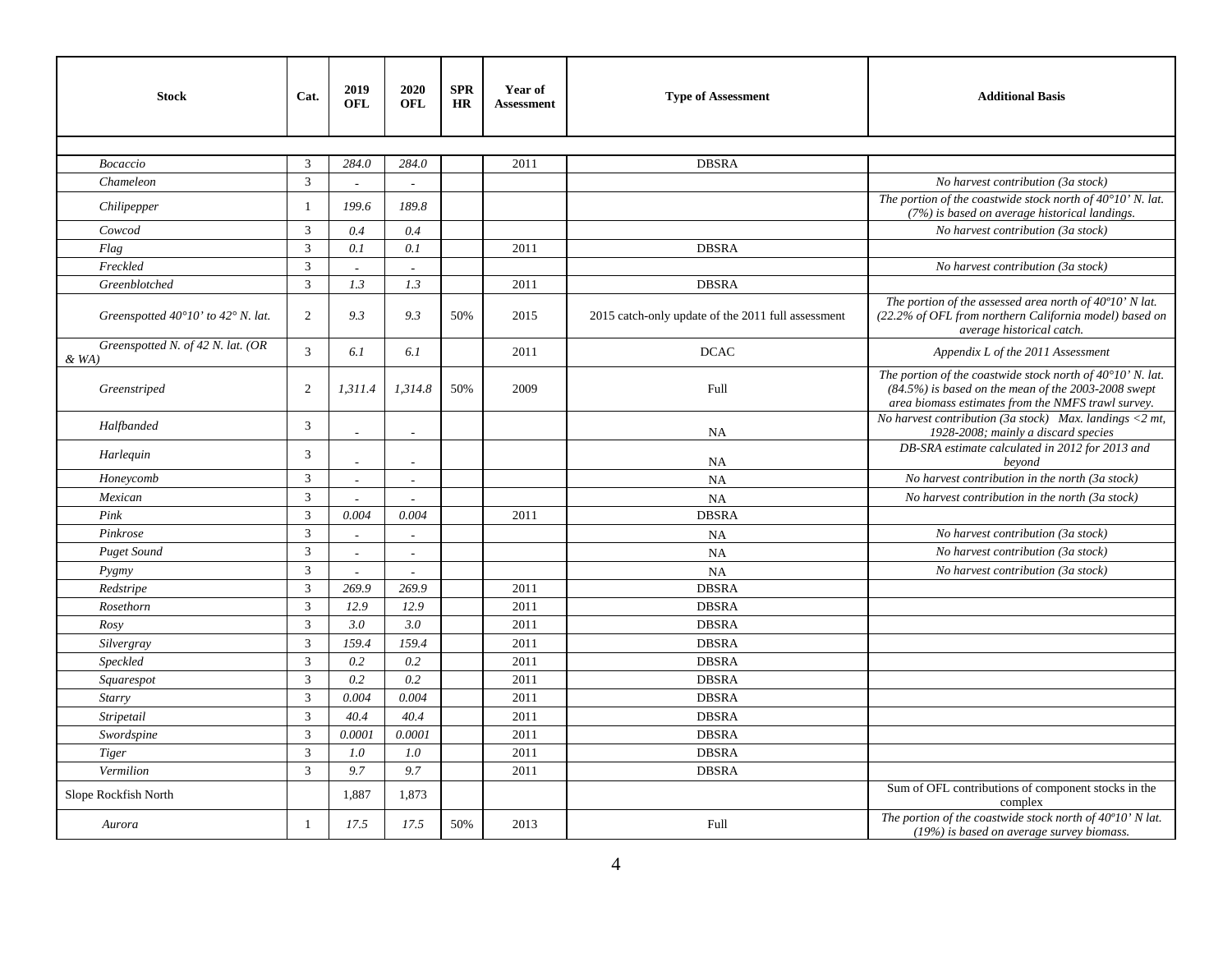| <b>Stock</b>                               | Cat.           | 2019<br><b>OFL</b> | 2020<br><b>OFL</b> | <b>SPR</b><br><b>HR</b> | Year of<br><b>Assessment</b> | <b>Type of Assessment</b>                                                 | <b>Additional Basis</b>                                                                                                                                  |
|--------------------------------------------|----------------|--------------------|--------------------|-------------------------|------------------------------|---------------------------------------------------------------------------|----------------------------------------------------------------------------------------------------------------------------------------------------------|
|                                            |                |                    |                    |                         |                              |                                                                           |                                                                                                                                                          |
| <b>Bank</b>                                | 3              | 17.2               | 17.2               |                         | 2011                         | <b>DBSRA</b>                                                              |                                                                                                                                                          |
| Blackgill                                  | $\mathfrak{Z}$ | 4.7                | 4.7                |                         | 2011                         | <b>DCAC</b>                                                               | DCAC estimate.                                                                                                                                           |
| Redbanded                                  | $\mathfrak{Z}$ | 45.3               | 45.3               |                         | 2011                         | <b>DBSRA</b>                                                              |                                                                                                                                                          |
| Rougheye/Blackspotted                      | $\overline{2}$ | 217.6              | 219.5              | 50%                     | 2013                         | Full                                                                      | The coastwide OFLs are apportioned north (98%) and<br>south (2%) based on average landings during 1985-2012.                                             |
| Sharpchin                                  | $\overline{2}$ | 352.8              | 348.0              | 50%                     | 2015                         | Catch-only Update of the 2013 Data-moderate (exSSS)<br>Assessment in 2015 | OFLs are apportioned north and south of 40°10' N lat.<br>$(80\% N, 20\% S)$ based on average swept area biomass<br>estimates from the triennial survey.  |
| Shortraker                                 | $\mathfrak{Z}$ | 18.7               | 18.7               |                         | 2011                         | <b>DBSRA</b>                                                              |                                                                                                                                                          |
| Splitnose                                  | 1              | 1,021.0            | 1,009.6            | 50%                     | 2009                         | Full                                                                      | The portion of the coastwide stock north of $40^{\circ}10'$ N. lat.<br>$(35.8%)$ is based on average historical (1916-2008)<br>landings.                 |
| Yellowmouth                                | $\mathfrak{Z}$ | 192.4              | 192.4              |                         | 2011                         | <b>DBSRA</b>                                                              |                                                                                                                                                          |
| Nearshore Rockfish South                   |                | 1,300              | 1,322              |                         |                              |                                                                           | Sum of OFL contributions of component stocks in the<br>complex                                                                                           |
| <b>Shallow Nearshore Species</b>           |                | NA                 | NA                 |                         |                              |                                                                           |                                                                                                                                                          |
| <b>Black and yellow</b>                    | $\mathfrak{Z}$ | 27.5               | 27.5               |                         | 2011                         | <b>DBSRA</b>                                                              |                                                                                                                                                          |
| China                                      | $\overline{c}$ | 14.3               | 14.8               | 50%                     | 2015                         | Full                                                                      | Projected using a 50% SPR from the 2015 full assessment<br>(South model estimate)                                                                        |
| Gopher (N of Pt. Conception)               | $\mathfrak{Z}$ | 101.0              | 101.0              |                         | 2011                         |                                                                           | Estimated MSY (using the proxy SPR = $50\%$ ) from the<br>2005 assessment                                                                                |
| Gopher (S of Pt. Conception)               | $\mathfrak{Z}$ | 25.6               | 25.6               |                         | 2011                         | <b>DCAC</b>                                                               | DCAC estimate.                                                                                                                                           |
| Grass                                      | $\mathfrak{Z}$ | 59.6               | 59.6               |                         | 2011                         | <b>DBSRA</b>                                                              |                                                                                                                                                          |
| Kelp                                       | $\mathfrak{Z}$ | 27.7               | 27.7               |                         | 2011                         | <b>DBSRA</b>                                                              |                                                                                                                                                          |
| Deeper Nearshore Species                   |                | NA                 | NA                 |                         |                              |                                                                           |                                                                                                                                                          |
| Blue/Deacon (N. of $34^{\circ}27'$ N lat.) | $\overline{2}$ | 278.8              | 291.5              | 50%                     | 2017                         | Full                                                                      | 90% of the CA OFL is apportioned south of 40°10' N lat.<br>(see Appendix D of the 2017 Assessment)                                                       |
| Blue/Deacon (S. of $34^{\circ}27'$ N lat.) | $\mathbf{3}$   | 21.8               | 21.8               | 50%                     | 2017                         | <b>DCAC</b>                                                               |                                                                                                                                                          |
| <b>Brown</b>                               | $\overline{2}$ | 177.9              | 181.9              | 50%                     | 2013                         | Data-moderate                                                             | The portion of the coastwide stock north of $40^{\circ}10$ N lat.<br>based on the proportion of cumulative removals by area<br>during 1916-2012 (98.8%). |
| Calico                                     | $\mathfrak{Z}$ |                    | $\sim$             |                         |                              | <b>NA</b>                                                                 | No harvest contribution (3a stock) Max. landings <2 mt,<br>1928-2008; mainly a discard species                                                           |
| Copper                                     | $\overline{c}$ | 322.1              | 327.3              | 50%                     | 2013                         | Data-moderate                                                             | The portion of the coastwide stock north of $40^{\circ}10$ N lat.<br>based on the proportion of cumulative removals by area<br>during 1916-2012 (95.1%). |
| Olive                                      | $\mathfrak{Z}$ | 224.6              | 224.6              |                         | 2011                         | <b>DBSRA</b>                                                              |                                                                                                                                                          |
| <i><b>Quillback</b></i>                    | $\mathfrak{Z}$ | 5.4                | 5.4                |                         | 2011                         | <b>DBSRA</b>                                                              |                                                                                                                                                          |
| Treefish                                   | $\mathfrak{Z}$ | 13.2               | 13.2               |                         | 2011                         | <b>DBSRA</b>                                                              |                                                                                                                                                          |
| Shelf Rockfish South                       |                | 1,919              | 1,919              |                         |                              |                                                                           | Sum of OFL contributions of component stocks in the<br>complex                                                                                           |
| Bronzespotted                              | 3              | 3.6                | 3.6                |                         | 2011                         | <b>DBSRA</b>                                                              |                                                                                                                                                          |
| Chameleon                                  | 3              |                    |                    |                         |                              | <b>NA</b>                                                                 | No harvest contribution (3a stock)                                                                                                                       |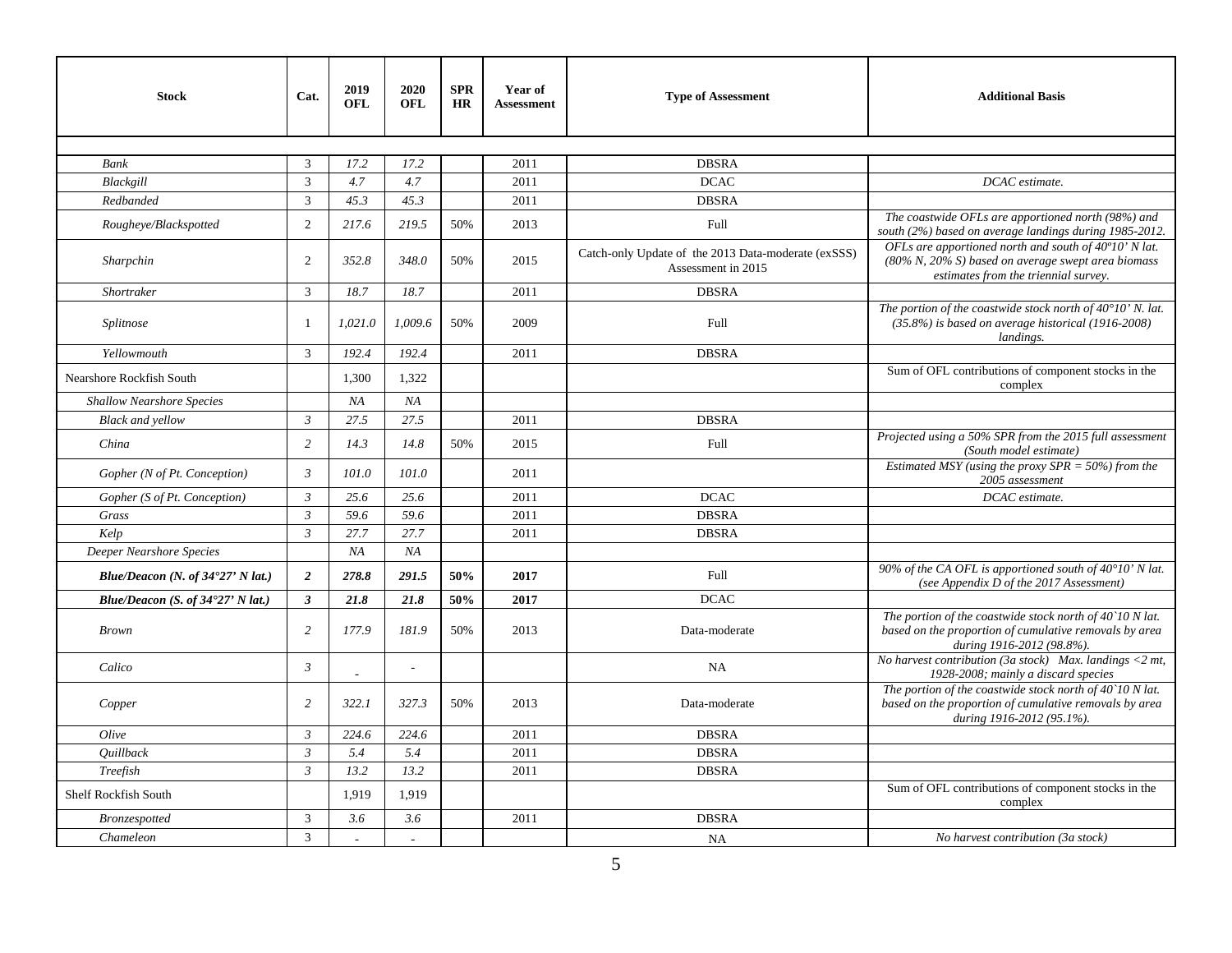| <b>Stock</b>          | Cat.           | 2019<br><b>OFL</b> | 2020<br><b>OFL</b>    | <b>SPR</b><br><b>HR</b> | Year of<br><b>Assessment</b> | <b>Type of Assessment</b>                                                 | <b>Additional Basis</b>                                                                                                                                                                     |
|-----------------------|----------------|--------------------|-----------------------|-------------------------|------------------------------|---------------------------------------------------------------------------|---------------------------------------------------------------------------------------------------------------------------------------------------------------------------------------------|
|                       |                |                    |                       |                         |                              |                                                                           |                                                                                                                                                                                             |
| Flag                  | 3              | 23.4               | 23.4                  |                         | 2011                         | <b>DBSRA</b>                                                              |                                                                                                                                                                                             |
| Freckled              | $\overline{3}$ | $\overline{a}$     | $\overline{a}$        |                         |                              | <b>NA</b>                                                                 | No harvest contribution (3a stock)                                                                                                                                                          |
| Greenblotched         | $\overline{3}$ | 23.1               | 23.1                  |                         | 2011                         | <b>DBSRA</b>                                                              |                                                                                                                                                                                             |
| Greenspotted          | 2              | 78.3               | 78.1                  | 50%                     | 2015                         | 2015 catch-only update of the 2011 full assessment                        | The portion of the assessed area south of 40°10' N lat.<br>(77.8% of OFL from northern California model from<br>average historical catch $+$ the OFL from the southern<br>California model) |
| Greenstriped          | $\overline{2}$ | 240.6              | 241.2                 | 50%                     | 2009                         | Full                                                                      | The portion of the coastwide stock south of $40^{\circ}10'$ N. lat.<br>$(15.5%)$ is based on the mean of the 2003-2008 swept<br>area biomass estimates from the NMFS trawl survey.          |
| Halfbanded            | $\mathbf{3}$   | $\overline{a}$     | $\sim$                |                         |                              | <b>NA</b>                                                                 | No harvest contribution (3a stock)                                                                                                                                                          |
| Harlequin             | $\mathfrak{Z}$ |                    |                       |                         |                              | NA                                                                        | No harvest contribution (3a stock)                                                                                                                                                          |
| Honeycomb             | $\mathbf{3}$   | 9.9                | 9.9                   |                         | 2011                         | <b>DBSRA</b>                                                              |                                                                                                                                                                                             |
| Mexican               | 3              | 5.1                | 5.1                   |                         | 2011                         | <b>DBSRA</b>                                                              |                                                                                                                                                                                             |
| Pink                  | $\mathfrak{Z}$ | 2.5                | 2.5                   |                         | 2011                         | <b>DBSRA</b>                                                              |                                                                                                                                                                                             |
| Pinkrose              | 3              | $\overline{a}$     |                       |                         |                              | <b>NA</b>                                                                 | No harvest contribution (3a stock)                                                                                                                                                          |
| Pygmy                 | 3              | $\sim$             | $\tilde{\phantom{a}}$ |                         |                              | <b>NA</b>                                                                 | No harvest contribution (3a stock)                                                                                                                                                          |
| Redstripe             | $\mathfrak{Z}$ | 0.5                | 0.5                   |                         | 2011                         | <b>DBSRA</b>                                                              |                                                                                                                                                                                             |
| Rosethorn             | 3              | 2.1                | 2.1                   |                         | 2011                         | <b>DBSRA</b>                                                              |                                                                                                                                                                                             |
| Rosy                  | 3              | 44.5               | 44.5                  |                         | 2011                         | <b>DBSRA</b>                                                              |                                                                                                                                                                                             |
| Silvergray            | $\sqrt{3}$     | 0.5                | 0.5                   |                         | 2011                         | <b>DBSRA</b>                                                              |                                                                                                                                                                                             |
| Speckled              | $\mathbf{3}$   | 39.4               | 39.4                  |                         | 2011                         | <b>DBSRA</b>                                                              |                                                                                                                                                                                             |
| Squarespot            | 3              | 11.1               | 11.1                  |                         | 2011                         | <b>DBSRA</b>                                                              |                                                                                                                                                                                             |
| Starry                | $\mathfrak{Z}$ | 62.6               | 62.6                  |                         | 2011                         | <b>DBSRA</b>                                                              |                                                                                                                                                                                             |
| Stripetail            | 3              | 23.6               | 23.6                  |                         | 2011                         | <b>DBSRA</b>                                                              |                                                                                                                                                                                             |
| Swordspine            | $\mathfrak{Z}$ | 14.2               | 14.2                  |                         | 2011                         | <b>DBSRA</b>                                                              |                                                                                                                                                                                             |
| Tiger                 | $\mathfrak{Z}$ | 0.04               | 0.04                  |                         | 2011                         | <b>DBSRA</b>                                                              |                                                                                                                                                                                             |
| Vermilion             | 3              | 269.3              | 269.3                 |                         | 2011                         | <b>DBSRA</b>                                                              |                                                                                                                                                                                             |
| Yellowtail            | 3              | 1,064.4            | 1,064.4               |                         | 2011                         | <b>DBSRA</b>                                                              |                                                                                                                                                                                             |
| Slope Rockfish South  |                | 682                | 681                   |                         |                              |                                                                           | Sum of OFL contributions of component stocks in the<br>complex                                                                                                                              |
| Aurora                | $\overline{1}$ | 74.6               | 74.6                  | 50%                     | 2013                         | Full                                                                      | The portion of the coastwide stock south of $40^{\circ}10'$ N lat.<br>$(81%)$ is based on average survey biomass.                                                                           |
| Bank                  | 3              | 503.2              | 503.2                 |                         | 2011                         | <b>DBSRA</b>                                                              |                                                                                                                                                                                             |
| Pacific ocean perch   | $\overline{3}$ | $\blacksquare$     | $\blacksquare$        | $\sim$                  | $\sim$                       | N <sub>A</sub>                                                            | No harvest contribution (3a stock)                                                                                                                                                          |
| Redbanded             | $\mathfrak{Z}$ | 10.4               | 10.4                  |                         | 2011                         | <b>DBSRA</b>                                                              |                                                                                                                                                                                             |
| Rougheye/Blackspotted | 2              | 4.4                | 4.5                   |                         | 2013                         | Full                                                                      | OFLs are apportioned north (98%) and south (2%) based<br>on average landings during 1985-2012.                                                                                              |
| Sharpchin             | 2              | 88.2               | 87.0                  | 50%                     | 2013                         | Catch-only Update of the 2013 Data-moderate (exSSS)<br>Assessment in 2015 | OFLs are apportioned north and south of $40^{\circ}10'$ N lat.<br>(80%N, 20% S) based on average swept area biomass<br>estimates from the triennial survey.                                 |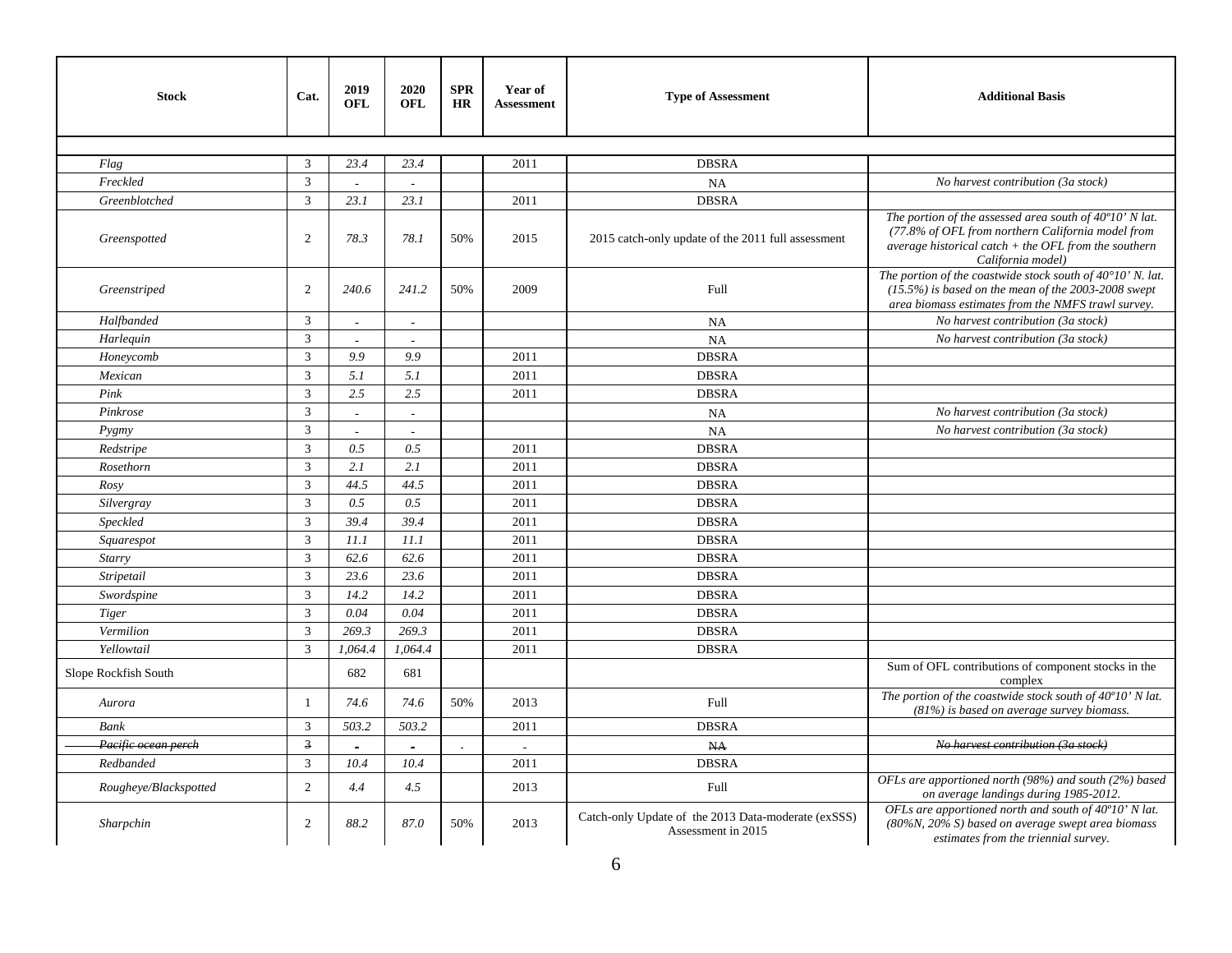| <b>Stock</b>          | Cat.           | 2019<br><b>OFL</b> | 2020<br><b>OFL</b> | <b>SPR</b><br><b>HR</b> | Year of<br><b>Assessment</b> | <b>Type of Assessment</b>                                                 | <b>Additional Basis</b>                                                                               |
|-----------------------|----------------|--------------------|--------------------|-------------------------|------------------------------|---------------------------------------------------------------------------|-------------------------------------------------------------------------------------------------------|
|                       |                |                    |                    |                         |                              |                                                                           |                                                                                                       |
| <b>Shortraker</b>     | 3              | 0.1                | 0.1                |                         | 2011                         | <b>DBSRA</b>                                                              |                                                                                                       |
| Yellowmouth           | 3              | 0.8                | 0.8                |                         | 2011                         | <b>DBSRA</b>                                                              |                                                                                                       |
| Other Flatfish        |                | 8.750              | 8,202              |                         |                              |                                                                           | Sum of OFL contributions of component stocks in the<br>complex                                        |
| <b>Butter</b> sole    | 3              | 4.6                | 4.6                |                         |                              | NA                                                                        | Based on the average catch during $1994-1998 + a 60%$<br>discard rate estimated from the EDCP study.  |
| Curlfin sole          | 3              | 8.2                | 8.2                |                         |                              | NA                                                                        | Based on the average catch during $1994-1998 + a 60\%$<br>discard rate estimated from the EDCP study. |
| Flathead sole         | 3              | 35.0               | 35.0               |                         |                              | NA                                                                        | Max. catch = $35$ mt in 2005                                                                          |
| Pacific sanddab       | 3              | 4,801.0            | 4,801.0            |                         | 2011                         | <b>DBSRA</b>                                                              |                                                                                                       |
| Rex sole              | 2              | 3,060.9            | 2,512.8            | 30%                     | 2013                         | Catch-only Update of the 2013 Data-moderate (exSSS)<br>Assessment in 2015 |                                                                                                       |
| Rock sole             | $\mathfrak{Z}$ | 66.7               | 66.7               |                         | 2011                         | <b>DBSRA</b>                                                              |                                                                                                       |
| Sand sole             | $\mathfrak{Z}$ | 773.2              | 773.2              |                         | 2011                         | <b>DBSRA</b>                                                              |                                                                                                       |
| Other Fish            |                | 480                | 465                |                         |                              |                                                                           | Sum of OFL contributions of component stocks in the<br>complex                                        |
| Cabezon (WA)          | 3              | 5.5                | 5.4                |                         | 2017                         | <b>DBSRA</b>                                                              |                                                                                                       |
| Kelp greenling $(CA)$ | 3              | 118.9              | 118.9              |                         | 2011                         | <b>DBSRA</b>                                                              |                                                                                                       |
| Kelp greenling $(OR)$ |                | 180.9              | 166.5              | 45%                     | 2015                         | Full                                                                      | Default HCR: $ACL = ABC (P^* = 0.45; sigma = 0.44;$<br>ABC buffer $= 5.4\%$                           |
| Kelp greenling (WA)   | 3              | 7.1                | 7.1                |                         | 2015                         | <b>DBSRA</b>                                                              | DB-SRA estimate calculated in 2015 using a low<br>vulnerability prior.                                |
| Leopard shark         | 3              | 167.1              | 167.1              |                         | 2011                         | <b>DBSRA</b>                                                              |                                                                                                       |

a/ A shortbelly rockfish assessment was done as an academic exercise in 2007 to understand the potential environmental determinants of fluctuations in the recruitment and abundance of an unexploited rockfish population in the California Current ecosystem (Field, et al. 2008). This assessment was not reviewed in a STAR Panel; however, the estimated MSY was used to determine the OFL.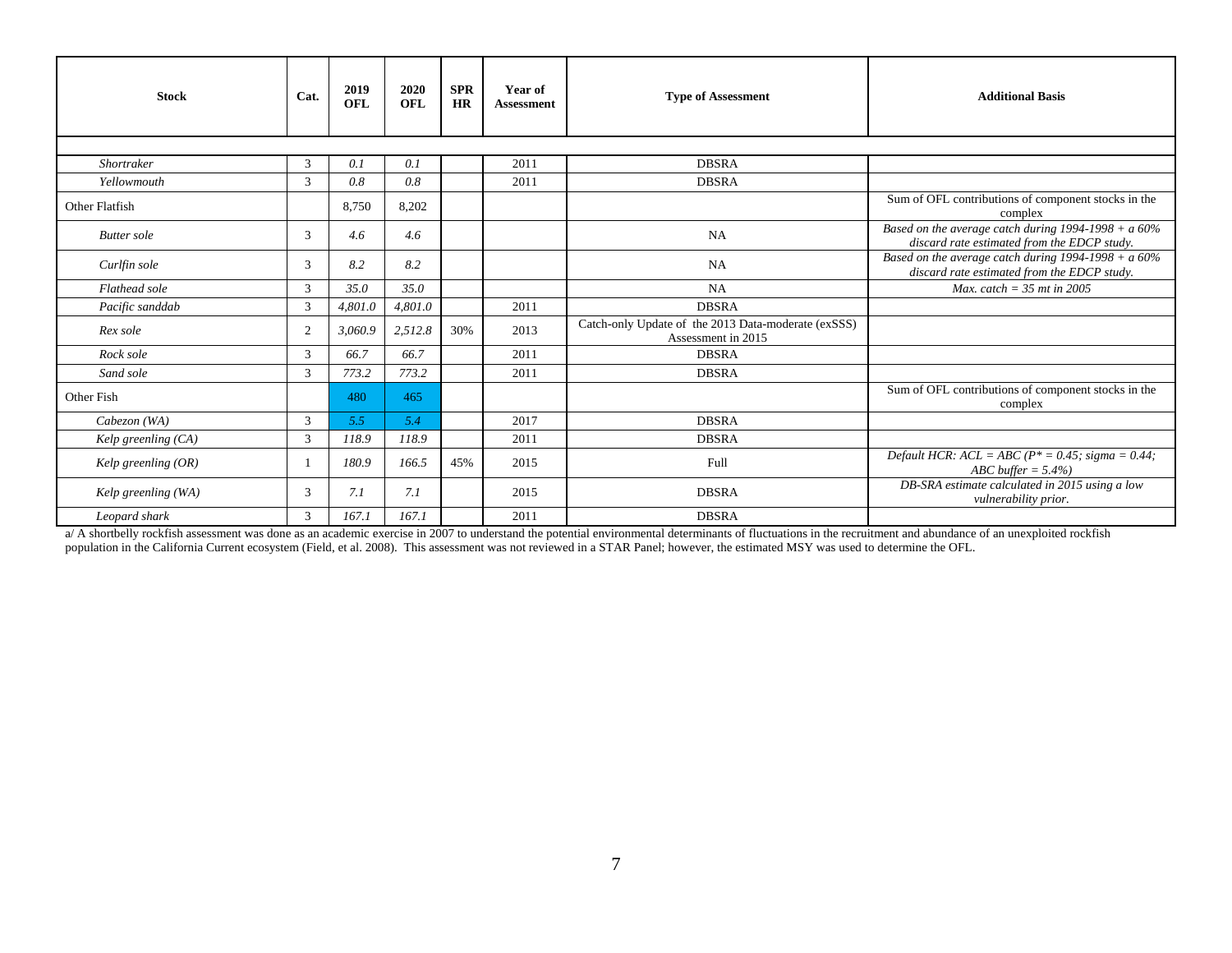<span id="page-7-0"></span>**Table 2. The range of alternative 2019 ABCs (mt) varied by the probability of overfishing (P\*) for west coast groundfish stocks (overfished stocks in CAPS; stocks with new assessments in bold; component stocks in status quo stock complexes in** *italics***).**

|                                               |                          |                  | <b>Range of Alternative 2019 ABCs</b> |                          |                                 |        |          |  |  |
|-----------------------------------------------|--------------------------|------------------|---------------------------------------|--------------------------|---------------------------------|--------|----------|--|--|
| <b>Stock</b>                                  | 2019<br><b>OFL</b>       | Cat.             |                                       |                          | Overfishing Probability $(P^*)$ |        |          |  |  |
|                                               |                          |                  | 0.45                                  | 0.40                     | 0.35                            | 0.30   | 0.25     |  |  |
|                                               |                          |                  |                                       |                          |                                 |        |          |  |  |
| <b>OVERFISHED STOCKS</b>                      |                          |                  |                                       |                          |                                 |        |          |  |  |
| COWCOD S. of $40^010$ ' N. lat.               | 74                       | NA               | 67                                    | 60                       | 54                              | 48     | 42       |  |  |
| COWCOD (Conception)                           | 61                       | $\overline{c}$   | 56                                    | 51                       | 46                              | 42     | 37       |  |  |
| COWCOD (Monterey)                             | 13                       | 3                | 11                                    | 9                        | 8                               | 6      | 5        |  |  |
| YELLOWEYE ROCKFISH                            | 82                       | $\mathbf{1}$     | 78                                    | 74                       | 71                              | 67     | 64       |  |  |
| <b>NON-OVERFISHED STOCKS</b>                  |                          |                  |                                       |                          |                                 |        |          |  |  |
| <b>Arrowtooth Flounder</b>                    | 18,696                   | $\overline{2}$   | 17,069                                | 15,574                   | 14,172                          | 12,825 | 11,498   |  |  |
| Big skate                                     | 541                      | $\mathfrak{2}$   | 494                                   | 451                      | 410                             | 371    | 333      |  |  |
| <b>Black Rockfish (CA)</b>                    | 344                      | 1                | 329                                   | 314                      | 299                             | 285    | 270      |  |  |
| <b>Black Rockfish (OR)</b>                    | 565                      | $\overline{c}$   | 516                                   | 471                      | 428                             | 388    | 347      |  |  |
| Black Rockfish (WA)                           | 312                      | 1                | 298                                   | 285                      | 271                             | 258    | 245      |  |  |
| Blackgill Rockfish S. of 40°10'               | 174.0                    | $\boldsymbol{2}$ | 158.9                                 | 144.9                    | 131.9                           | 119.4  | 107.0    |  |  |
| Bocaccio S. of 40 <sup>0</sup> 10' N. lat.    | 2,194                    | 1                | 2,097                                 | 2,003                    | 1,909                           | 1,817  | 1,720    |  |  |
| Cabezon (CA)                                  | 154                      | $\mathbf{1}$     | 147                                   | 141                      | 134                             | 128    | 121      |  |  |
| Cabezon (OR)                                  | 49                       | $\mathbf{1}$     | 47                                    | 45                       | 43                              | 41     | 38       |  |  |
| California scorpionfish                       | 337                      | $\mathbf{1}$     | 313                                   | 290                      | 269                             | 248    | 227      |  |  |
| Canary Rockfish                               | 1,517                    | $\mathbf{1}$     | 1,450                                 | 1,385                    | 1,320                           | 1,256  | 1,189    |  |  |
| Chilipepper S. of 40 <sup>0</sup> 10' N. lat. | 2,652                    | $\mathbf{1}$     | 2,536                                 | 2,422                    | 2,308                           | 2,196  | 2,079    |  |  |
| <b>Darkblotched Rockfish</b>                  | 800                      | $\mathbf{1}$     | 765                                   | 730                      | 696                             | 662    | 627      |  |  |
| Dover Sole                                    | 91,102                   | 1                | 87,094                                | 83,176                   | 79,259                          | 75,433 | 71,424   |  |  |
| English Sole                                  | 11,052                   | $\overline{c}$   | 10,090                                | 9,206                    | 8,377                           | 7,582  | 6,797    |  |  |
| Lingcod N. of 42° N. lat. (OR & WA)           | 4,690                    | $\mathbf{1}$     | 4,484                                 | 4,282                    | 4,080                           | 3,883  | 3,677    |  |  |
| Lingcod S. of $42^{\circ}$ N. lat. (CA)       | 1,253                    | 1                | 1,198                                 | 1,144                    | 1,090                           | 1,038  | 983      |  |  |
| Lingcod N. of 40°10' N. lat.                  | 4,957                    | $\mathbf{1}$     | 4,739                                 | 4,526                    | 4,313                           | 4,104  | 3,886    |  |  |
| Lingcod S. of 40°10' N. lat.                  | 986                      | $\mathbf{1}$     | 943                                   | 901                      | 858                             | 817    | 773      |  |  |
| Longnose skate                                | 2,499                    | $\mathbf{1}$     | 2,389                                 | 2,282                    | 2,174                           | 2,069  | 1,959    |  |  |
| Longspine Thornyhead (coastwide)              | 4,112                    | $\mathfrak{2}$   | 3,754                                 | 3,425                    | 3,117                           | 2,821  | 2,529    |  |  |
| Pacific Cod                                   | 3,200                    | 3                | 2,669                                 | 2,221                    | 1,837                           | 1,504  | 1,213    |  |  |
| <b>Pacific Ocean Perch</b>                    | 4,753                    | $\mathbf{2}$     | 4,340                                 | 3,959                    | 3,603                           | 3,261  | 2,923    |  |  |
| Petrale Sole                                  | 3.042                    | $\mathbf{1}$     | 2,908                                 | 2,777                    | 2,647                           | 2,519  | 2,385    |  |  |
| Sablefish (coastwide)                         | 8,489                    | $\mathbf{1}$     | 8,115                                 | 7,750                    | 7,385                           | 7,029  | 6,655    |  |  |
| Shortbelly                                    | 6,950                    | $\mathfrak{2}$   | 6,345                                 | 5,789                    | 5,268                           | 4,768  | 4,274    |  |  |
| Shortspine Thornyhead (coastwide)             | 3,089                    | $\overline{c}$   | 2,820                                 | 2,573                    | 2,341                           | 2,119  | 1,900    |  |  |
| Spiny dogfish                                 | 2,486                    | $\overline{c}$   | 2,270                                 | 2,071                    | 1,884                           | 1,705  | 1,529    |  |  |
| Splitnose S. of $40^010'$ N. lat.             | 1,831                    | $\mathbf{1}$     | 1,750                                 | 1,672                    | 1,593                           | 1,516  | 1,435    |  |  |
| Starry flounder                               | 652                      | 3                | 543                                   | 452                      | 374                             | 306    | 247      |  |  |
| <b>Widow Rockfish</b>                         | 12,375                   | 1                | 11,831                                | 11,298                   | 10,766                          | 10,247 | 9,702    |  |  |
| Yellowtail N. of 40 <sup>0</sup> 10' N. lat.  | 6,568                    | 2                | 5,997                                 | 5,471                    | 4,979                           | 4,506  | 4,039    |  |  |
| <b>STOCK COMPLEXES</b>                        |                          |                  |                                       |                          |                                 |        |          |  |  |
| Nearshore Rockfish North                      | 203                      |                  | 183                                   | 165                      | 148                             | 132    | 116      |  |  |
| <b>Black and yellow</b>                       | 0.014                    | 3                | 0.011                                 | 0.009                    | 0.008                           | 0.006  | 0.005    |  |  |
| <b>Blue/Deacon (CA)</b>                       | <b>31.0</b>              | 2                | 28.1                                  | 25.4                     | 22.9                            | 20.5   | 18.3     |  |  |
| Blue/Deacon (OR)                              | 112.3                    | 2                | 101.5                                 | 91.6                     | 82.4                            | 73.7   | 65.4     |  |  |
| Blue/Deacon (WA)                              | 8.7                      | 3                | 7.3                                   | 6.0                      | 5.0                             | 4.1    | 3.3      |  |  |
| <b>Brown</b>                                  | 2.1                      | 2                | 1.9                                   | 1.7                      | 1.6                             | 1.4    | 1.3      |  |  |
| Calico                                        | $\overline{\phantom{a}}$ | 3                | $\Box$                                | $\overline{\phantom{a}}$ | $\overline{\phantom{a}}$        | $\sim$ | $\omega$ |  |  |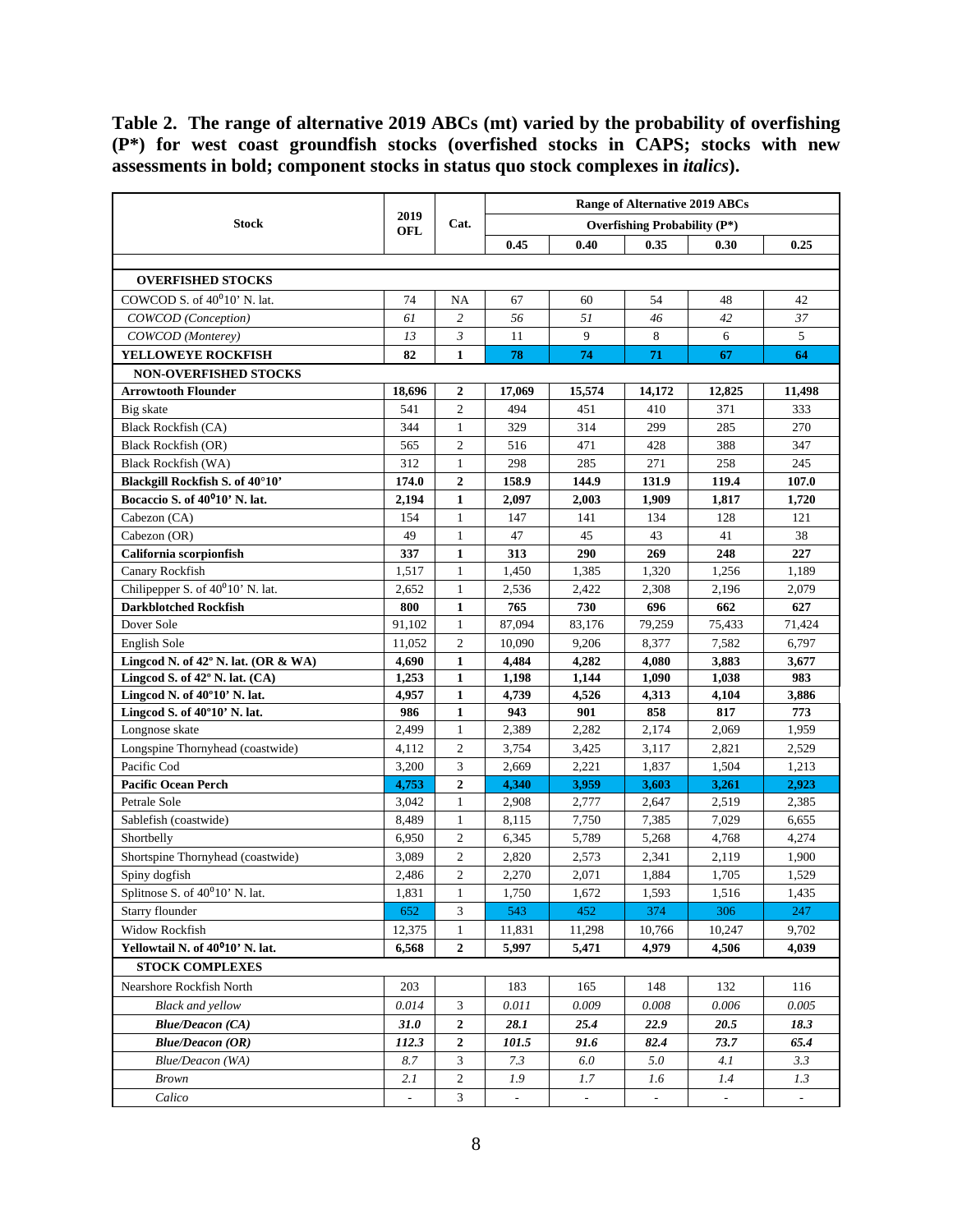|                                         |                          |                             | <b>Range of Alternative 2019 ABCs</b> |                          |                                     |                          |                          |  |  |  |
|-----------------------------------------|--------------------------|-----------------------------|---------------------------------------|--------------------------|-------------------------------------|--------------------------|--------------------------|--|--|--|
| <b>Stock</b>                            | 2019                     | Cat.                        |                                       |                          | <b>Overfishing Probability (P*)</b> |                          |                          |  |  |  |
|                                         | OFL                      |                             | 0.45                                  | 0.40                     | 0.35                                | 0.30                     | 0.25                     |  |  |  |
|                                         |                          |                             |                                       |                          |                                     |                          |                          |  |  |  |
| China                                   | 28.6                     | 2                           | 26.1                                  | 23.8                     | 21.7                                | 19.6                     | 17.6                     |  |  |  |
| Copper                                  | 11.9                     | $\mathfrak{2}$              | 10.9                                  | 9.9                      | 9.0                                 | 8.2                      | 7.3                      |  |  |  |
| Gopher                                  |                          | 3                           | $\frac{1}{2}$                         | $\mathbf{r}$             |                                     | $\overline{\phantom{a}}$ |                          |  |  |  |
| Grass                                   | 0.7                      | $\mathfrak{Z}$              | 0.5                                   | 0.5                      | 0.4                                 | 0.3                      | 0.2                      |  |  |  |
| Kelp                                    | 0.009                    | 3                           | 0.008                                 | 0.006                    | 0.005                               | 0.004                    | 0.003                    |  |  |  |
| Olive                                   | 0.3                      | 3                           | 0.3                                   | 0.2                      | 0.2                                 | 0.1                      | 0.1                      |  |  |  |
| Quillback                               | 7.4                      | 3                           | 6.2                                   | 5.1                      | 4.2                                 | 3.5                      | 2.8                      |  |  |  |
| Treefish                                | 0.2                      | 3                           | 0.2                                   | 0.2                      | 0.1                                 | 0.1                      | 0.1                      |  |  |  |
| Shelf Rockfish North                    | 2,309                    |                             | 2,054                                 | 1,830                    | 1,628                               | 1,442                    | 1,268                    |  |  |  |
| Bronzespotted                           |                          | 3                           |                                       |                          |                                     | $\overline{a}$           |                          |  |  |  |
| Bocaccio                                | 284.0                    | 3                           | 236.9                                 | 197.1                    | 163.0                               | 133.5                    | 107.6                    |  |  |  |
| Chameleon                               |                          | 3                           |                                       |                          |                                     |                          |                          |  |  |  |
| Chilipepper                             | 199.6                    | $\mathbf{1}$                | 190.9                                 | 182.3                    | 173.7                               | 165.3                    | 156.5                    |  |  |  |
| Cowcod                                  | 0.4                      | 3                           | 0.3                                   | 0.3                      | 0.3                                 | 0.3                      | 0.3                      |  |  |  |
| Flag                                    | 0.07                     | 3                           | 0.06                                  | 0.05                     | 0.04                                | 0.03                     | 0.03                     |  |  |  |
| Freckled                                | $\overline{\phantom{a}}$ | 3                           | $\Box$                                | $\sim$                   | $\overline{\phantom{a}}$            | $\sim$                   | $\overline{\phantom{a}}$ |  |  |  |
| Greenblotched                           | 1.3                      | 3                           | 1.1                                   | 0.9                      | 0.7                                 | 0.6                      | 0.5                      |  |  |  |
| Greenspotted 40°10' to 42° N. lat.      | 9.3                      | $\overline{c}$              | 8.5                                   | 7.8                      | 7.1                                 | 6.4                      | 5.7                      |  |  |  |
| Greenspotted N. of 42 N. lat. (OR & WA) | 6.1                      | 3                           | 5.1                                   | 4.2                      | 3.5                                 | 2.9                      | 2.3                      |  |  |  |
| Greenstriped                            | #####                    | $\overline{2}$              | 1,197.3                               | 1,092.4                  | 994.1                               | 899.6                    | 806.5                    |  |  |  |
| Halfbanded                              | $\overline{\phantom{a}}$ | 3                           | $\overline{\phantom{a}}$              | $\frac{1}{2}$            | $\overline{\phantom{a}}$            | $\overline{\phantom{a}}$ | $\frac{1}{2}$            |  |  |  |
| Harlequin                               | $\overline{\phantom{a}}$ | $\mathfrak{Z}$              | $\frac{1}{2}$                         | $\overline{\phantom{a}}$ | $\overline{\phantom{a}}$            | $\overline{\phantom{a}}$ | $\overline{\phantom{a}}$ |  |  |  |
| Honeycomb                               | $\overline{\phantom{a}}$ | 3                           | $\overline{\phantom{a}}$              | $\blacksquare$           | $\overline{\phantom{a}}$            | $\blacksquare$           | $\overline{\phantom{a}}$ |  |  |  |
| Mexican                                 | $\overline{a}$           | 3                           | $\overline{\phantom{a}}$              | $\overline{\phantom{a}}$ | $\overline{\phantom{a}}$            | $\blacksquare$           | $\overline{\phantom{a}}$ |  |  |  |
| Pink                                    | 0.004                    | 3                           | 0.003                                 | 0.003                    | 0.002                               | 0.002                    | 0.001                    |  |  |  |
| Pinkrose                                |                          | 3                           | $\frac{1}{2}$                         | $\overline{\phantom{a}}$ |                                     | $\overline{\phantom{a}}$ | $\frac{1}{2}$            |  |  |  |
| <b>Puget Sound</b>                      |                          | 3                           |                                       | $\overline{\phantom{a}}$ | $\overline{\phantom{a}}$            | $\overline{\phantom{a}}$ | $\overline{\phantom{a}}$ |  |  |  |
| Pygmy                                   | $\overline{a}$           | 3                           | $\frac{1}{2}$                         | $\overline{a}$           | $\overline{\phantom{a}}$            | $\frac{1}{2}$            | $\frac{1}{2}$            |  |  |  |
| Redstripe                               | 269.9                    | 3                           | 225.1                                 | 187.3                    | 154.9                               | 126.9                    | 102.3                    |  |  |  |
| Rosethorn                               | 12.9                     | 3                           | 10.8                                  | 9.0                      | 7.4                                 | 6.1                      | 4.9                      |  |  |  |
| Rosy                                    | 3.0                      | 3                           | 2.5                                   | 2.1                      | 1.7                                 | 1.4                      | 1.1                      |  |  |  |
| Silvergray                              | 159.4                    | 3                           | 133.0                                 | 110.6                    | 91.5                                | 74.9                     | 60.4                     |  |  |  |
| Speckled                                | 0.17                     | 3                           | 0.14                                  | 0.12                     | 0.10                                | 0.08                     | 0.06                     |  |  |  |
| Squarespot                              | 0.17                     | 3                           | 0.14                                  | 0.12                     | 0.10                                | 0.08                     | $0.07\,$                 |  |  |  |
| <b>Starry</b>                           | $0.00\,$                 | $\mathfrak{Z}$              | 0.003                                 | 0.003                    | 0.002                               | 0.002                    | 0.001                    |  |  |  |
| Stripetail                              | 40.4                     | 3                           | 33.7                                  | 28.0                     | 23.2                                | 19.0                     | 15.3                     |  |  |  |
| Swordspine                              | 0.0001                   | $\mathfrak{Z}$              | 0.00008                               | 0.00007                  | 0.00006                             | 0.00005                  | 0.00004                  |  |  |  |
| Tiger                                   | 1.0                      | $\ensuremath{\mathfrak{Z}}$ | 0.8                                   | 0.7                      | 0.6                                 | 0.5                      | 0.4                      |  |  |  |
| Vermilion                               | 9.7                      | $\mathfrak{Z}$              | $8.1\,$                               | $6.7\,$                  | 5.6                                 | 4.6                      | 3.7                      |  |  |  |
| Slope Rockfish North                    | 1,887                    |                             | 1,746                                 | 1,616                    | 1,495                               | 1,382                    | 1,270                    |  |  |  |
| Aurora                                  | 17.5                     | $\boldsymbol{l}$            | 16.7                                  | 15.9                     | 15.0                                | 14.3                     | 13.5                     |  |  |  |
| Bank                                    | 17.2                     | $\mathfrak{Z}$              | 14.4                                  | 12.0                     | 9.9                                 | 8.1                      | 6.5                      |  |  |  |
| Blackgill                               | 4.7                      | 3                           | 3.9                                   | 3.3                      | 2.7                                 | 2.2                      | $1.8\,$                  |  |  |  |
| Redbanded                               | 45.3                     | 3                           | 37.7                                  | 31.4                     | 26.0                                | 21.3                     | 17.2                     |  |  |  |
| Rougheye/Blackspotted                   | 217.6                    | $\overline{c}$              | 199                                   | 181                      | 165                                 | 149                      | 134                      |  |  |  |
| Sharpchin                               | 352.8                    | $\overline{c}$              | 322.1                                 | 293.9                    | 267.4                               | 242.0                    | 217.0                    |  |  |  |
| Shortraker                              | 18.7                     | $\mathfrak{Z}$              | 15.6                                  | 13.0                     | 10.7                                | $8.8\,$                  | 7.1                      |  |  |  |
| Splitnose                               | #####                    | $\mathbf{1}$                | 976.1                                 | 932.2                    | 888.3                               | 845.4                    | 800.5                    |  |  |  |
| Yellowmouth                             | 192.4                    | 3                           | 160.5                                 | 133.6                    | 110.5                               | 90.4                     | 72.9                     |  |  |  |
| Nearshore Rockfish South                | 1,300                    |                             | 1,145                                 | 1,009                    | 887                                 | 776                      | 673                      |  |  |  |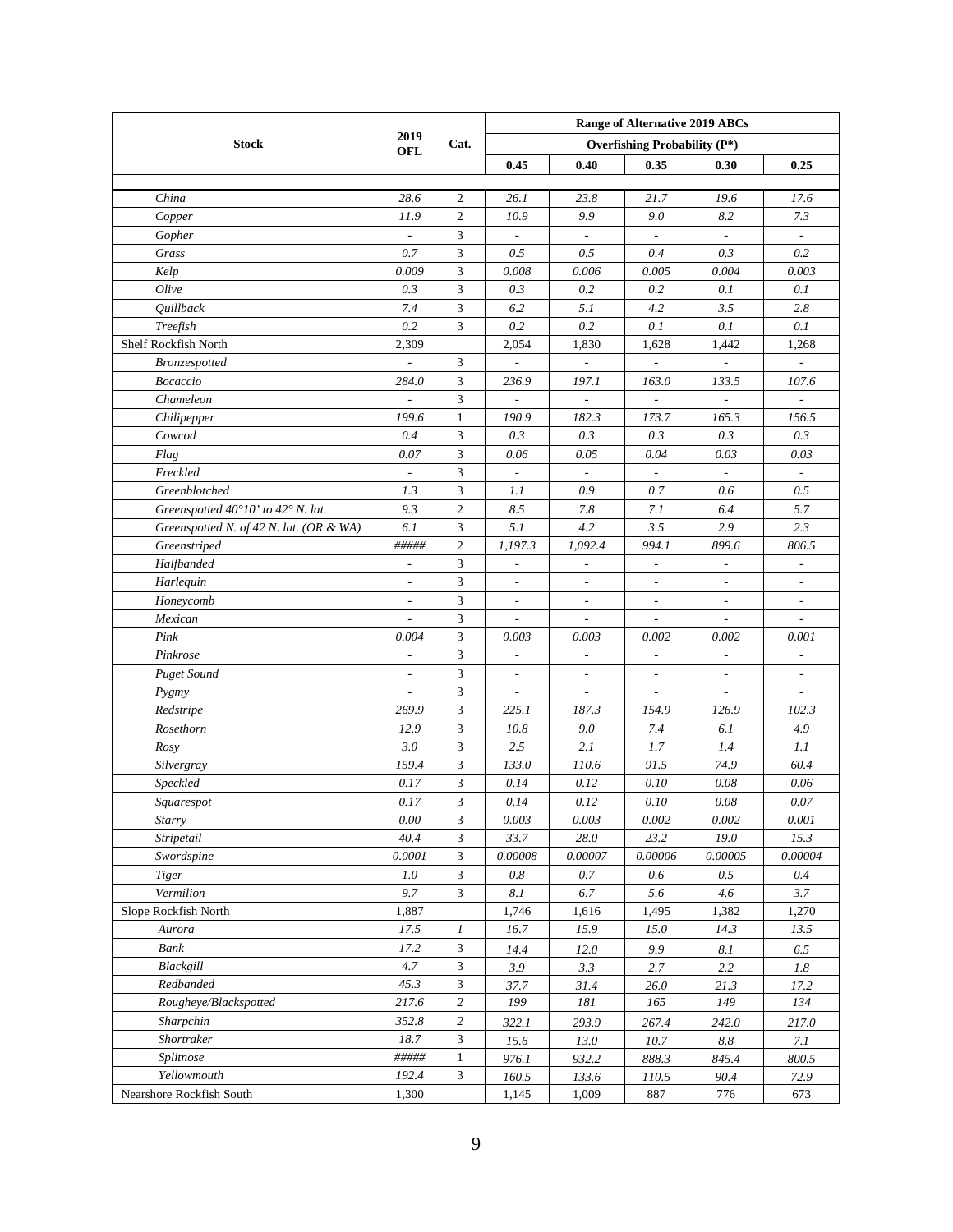|                                   |                          |                | <b>Range of Alternative 2019 ABCs</b> |                          |                                     |                          |                          |  |  |  |
|-----------------------------------|--------------------------|----------------|---------------------------------------|--------------------------|-------------------------------------|--------------------------|--------------------------|--|--|--|
| <b>Stock</b>                      | 2019                     | Cat.           |                                       |                          | <b>Overfishing Probability (P*)</b> |                          |                          |  |  |  |
|                                   | OFL                      |                | 0.45                                  | 0.40                     | 0.35                                | 0.30                     | 0.25                     |  |  |  |
|                                   |                          |                |                                       |                          |                                     |                          |                          |  |  |  |
| <b>Shallow Nearshore Species</b>  | NA                       |                | ΝA                                    | ΝA                       | ΝA                                  | ΝA                       | ΝA                       |  |  |  |
| <b>Black and yellow</b>           | 27.5                     | 3              | 23.0                                  | 19.1                     | 15.8                                | 12.9                     | 10.4                     |  |  |  |
| China                             | 14.3                     | $\mathfrak{2}$ | 13.1                                  | 11.9                     | 10.9                                | 9.8                      | 8.8                      |  |  |  |
| Gopher (N of Pt. Conception)      | 101.0                    | 3              | 84.2                                  | 70.1                     | 58.0                                | 47.5                     | 38.3                     |  |  |  |
| Gopher (S of Pt. Conception)      | 25.6                     | 3              | 21.4                                  | 17.8                     | 14.7                                | 12.0                     | 9.7                      |  |  |  |
| Grass                             | 59.6                     | 3              | 49.7                                  | 41.4                     | 34.2                                | 28.0                     | 22.6                     |  |  |  |
| Kelp                              | 27.7                     | 3              | 23.1                                  | 19.2                     | 15.9                                | 13.0                     | 10.5                     |  |  |  |
| Deeper Nearshore Species          | NA                       |                | ΝA                                    | ΝA                       | ΝA                                  | NA                       | ΝA                       |  |  |  |
| Blue/Deacon (N. of 34°27' N lat.) | 278.8                    | $\mathbf{2}$   | 252.6                                 | 228.6                    | 206.3                               | 184.9                    | 164.5                    |  |  |  |
| Blue/Deacon (S. of 34°27' N lat.) | 21.8                     | 3              | 18.2                                  | 15.1                     | 12.5                                | 10.2                     | 8.3                      |  |  |  |
| <b>Brown</b>                      | 177.9                    | $\mathfrak{2}$ | 162.4                                 | 148.2                    | 134.9                               | 122.1                    | 109.4                    |  |  |  |
| Calico                            |                          | 3              |                                       |                          |                                     |                          |                          |  |  |  |
| Copper                            | 322.1                    | $\mathfrak{2}$ | 294.1                                 | 268.3                    | 244.1                               | 221.0                    | 198.1                    |  |  |  |
| Olive                             | 224.6                    | 3              | 187.4                                 | 155.9                    | 128.9                               | 105.6                    | 85.1                     |  |  |  |
| Quillback                         | 5.4                      | 3              | 4.5                                   | 3.7                      | 3.1                                 | 2.5                      | 2.0                      |  |  |  |
| Treefish                          | 13.2                     | 3              | 11.0                                  | 9.2                      | 7.6                                 | 6.2                      | 5.0                      |  |  |  |
| Shelf Rockfish South              | 1,919                    |                | 1,625                                 | 1,376                    | 1,160                               | 971                      | 802                      |  |  |  |
| Bronzespotted                     | 3.6                      | 3              | 3.0                                   | 2.5                      | 2.1                                 | 1.7                      | 1.4                      |  |  |  |
| Chameleon                         | $\overline{\phantom{a}}$ | 3              | $\overline{\phantom{a}}$              | $\mathbf{L}$             | $\overline{\phantom{a}}$            | $\overline{\phantom{a}}$ | $\overline{\phantom{a}}$ |  |  |  |
| Flag                              | 23.4                     | 3              | 19.5                                  | 16.3                     | 13.4                                | 11.0                     | 8.9                      |  |  |  |
| Freckled                          | $\overline{a}$           | 3              | $\overline{\phantom{a}}$              | $\overline{\phantom{a}}$ | $\overline{\phantom{a}}$            | $\overline{\phantom{a}}$ | $\overline{\phantom{a}}$ |  |  |  |
| Greenblotched                     | 23.1                     | 3              | 19.3                                  | 16.1                     | 13.3                                | 10.9                     | 8.8                      |  |  |  |
| Greenspotted                      | 78.3                     | 2              | 71.5                                  | 65.2                     | 59.3                                | 53.7                     | 48.2                     |  |  |  |
| Greenstriped                      | 240.6                    | 2              | 219.6                                 | 200.4                    | 182.3                               | 165.0                    | 147.9                    |  |  |  |
| Halfbanded                        | $\overline{a}$           | 3              | $\overline{\phantom{a}}$              | $\overline{\phantom{a}}$ | $\overline{\phantom{a}}$            | $\overline{\phantom{a}}$ | $\overline{\phantom{a}}$ |  |  |  |
| Harlequin                         |                          | 3              | $\overline{a}$                        | $\overline{\phantom{a}}$ |                                     | $\overline{\phantom{a}}$ | $\overline{\phantom{a}}$ |  |  |  |
| Honeycomb                         | 9.9                      | 3              | 8.2                                   | 6.8                      | 5.7                                 | 4.6                      | 3.7                      |  |  |  |
| Mexican                           | 5.1                      | 3              | 4.2                                   | 3.5                      | 2.9                                 | 2.4                      | 1.9                      |  |  |  |
| Pink                              | 2.5                      | 3              | 2.1                                   | 1.8                      | 1.5                                 | 1.2                      | 1.0                      |  |  |  |
| Pinkrose                          |                          | 3              | $\overline{\phantom{a}}$              | $\overline{\phantom{a}}$ | $\overline{\phantom{a}}$            | $\overline{\phantom{a}}$ | ÷,                       |  |  |  |
| Pygmy                             |                          | 3              | $\overline{\phantom{a}}$              | $\overline{\phantom{a}}$ | $\overline{\phantom{a}}$            | $\overline{\phantom{a}}$ |                          |  |  |  |
| Redstripe                         | 0.5                      | 3              | 0.4                                   | 0.3                      | 0.3                                 | 0.2                      | 0.2                      |  |  |  |
| Rosethorn                         | 2.1                      | 3              | $1.8\,$                               | 1.5                      | 1.2                                 | 1.0                      | 0.8                      |  |  |  |
| Rosy                              | 44.5                     | 3              | 37.1                                  | 30.9                     | 25.5                                | 20.9                     | 16.9                     |  |  |  |
| Silvergray                        | 0.5                      | 3              | 0.4                                   | 0.4                      | 0.3                                 | 0.3                      | 0.2                      |  |  |  |
| Speckled                          | 39.4                     | $\mathfrak{Z}$ | 32.8                                  | 27.3                     | 22.6                                | 18.5                     | 14.9                     |  |  |  |
| Squarespot                        | 11.1                     | $\mathfrak{Z}$ | 9.2                                   | 7.7                      | 6.4                                 | 5.2                      | 4.2                      |  |  |  |
| Starry                            | 62.6                     | $\mathfrak{Z}$ | 52.2                                  | 43.4                     | 35.9                                | 29.4                     | 23.7                     |  |  |  |
| Stripetail                        | 23.6                     | $\mathfrak{Z}$ | 19.7                                  | 16.4                     | 13.6                                | 11.1                     | 9.0                      |  |  |  |
| Swordspine                        | 14.2                     | $\mathfrak{Z}$ | 11.9                                  | 9.9                      | $8.2\,$                             | $6.7\,$                  | 5.4                      |  |  |  |
| <b>Tiger</b>                      | 0.04                     | $\mathfrak{Z}$ | 0.03                                  | 0.03                     | 0.02                                | $0.02\,$                 | 0.02                     |  |  |  |
| Vermilion                         | 269.3                    | $\mathfrak{Z}$ | 224.6                                 | 186.9                    | 154.6                               | 126.6                    | 102.1                    |  |  |  |
| Yellowtail                        | #####                    | $\mathfrak{Z}$ | 887.7                                 | 738.7                    | 611.0                               | 500.3                    | 403.4                    |  |  |  |
| Slope Rockfish South              | 682                      |                | 585                                   | 502                      | 430                                 | 366                      | 309                      |  |  |  |
| Aurora                            | 74.6                     | $\mathbf{1}$   | $71.0\,$                              | 67.6                     | 64.1                                | 60.8                     | 57.4                     |  |  |  |
| Bank                              | 503.2                    | 3              | 419.7                                 | 349.2                    | 288.8                               | 236.5                    | 190.7                    |  |  |  |
| Pacific ocean perch               | ÷                        | $\mathbf{3}$   | $\equiv$                              | $\equiv$                 | $\equiv$                            | $\equiv$                 | $\equiv$                 |  |  |  |
| Redbanded                         | 10.4                     | 3              | 8.7                                   | 7.2                      | 6.0                                 | 4.9                      | 3.9                      |  |  |  |
| Rougheye/Blackspotted             | 4.4                      | $\overline{c}$ | 4.1                                   | 3.7                      | 3.4                                 | 3.0                      | 2.7                      |  |  |  |
| Sharpchin                         | 88.2                     | $\overline{c}$ | 80.5                                  | 73.5                     | 66.9                                | 60.5                     | 54.2                     |  |  |  |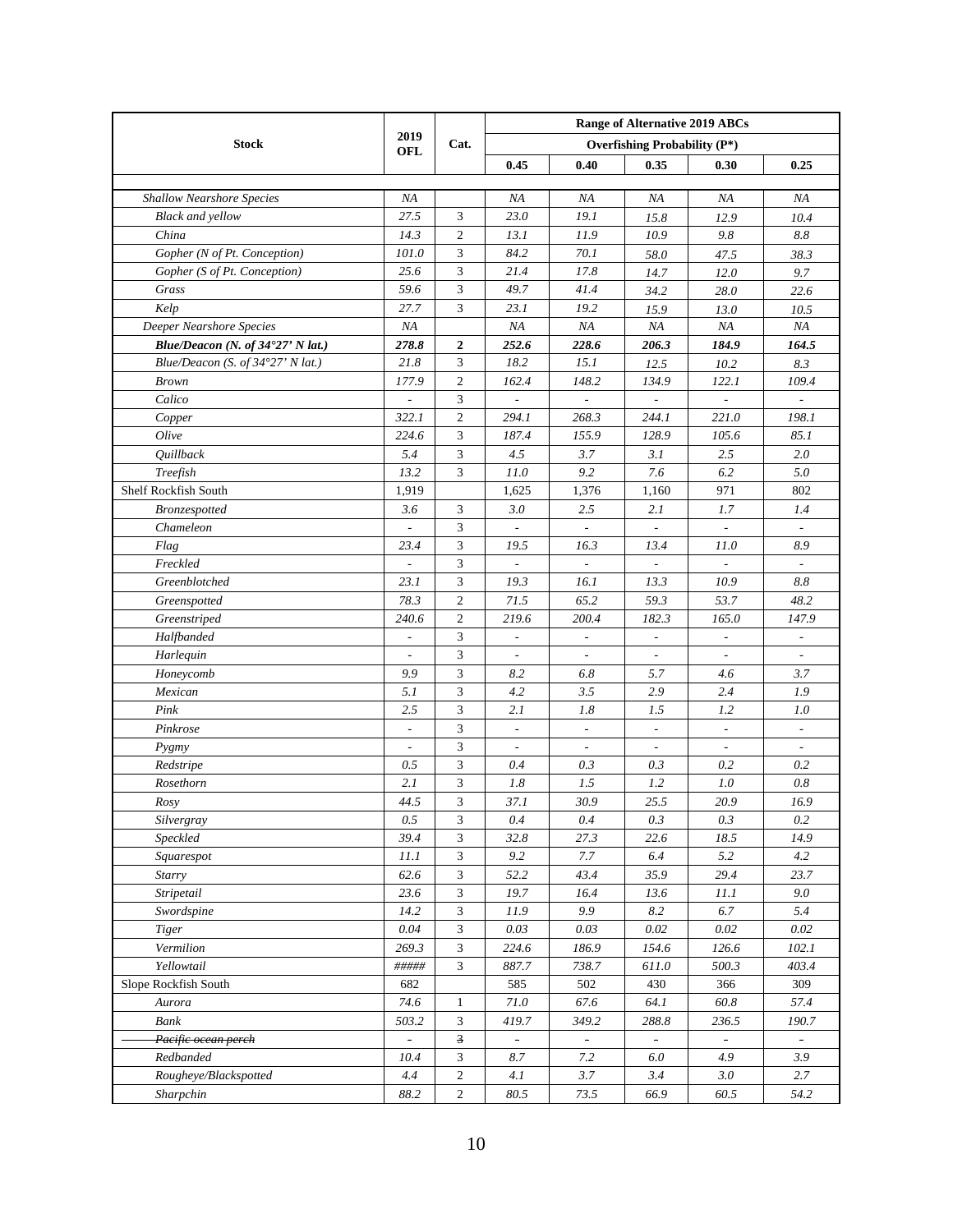|                       |             |                | <b>Range of Alternative 2019 ABCs</b><br><b>Overfishing Probability (P*)</b> |         |         |         |         |  |  |  |
|-----------------------|-------------|----------------|------------------------------------------------------------------------------|---------|---------|---------|---------|--|--|--|
| <b>Stock</b>          | 2019<br>OFL | Cat.           |                                                                              |         |         |         |         |  |  |  |
|                       |             |                | 0.45                                                                         | 0.40    | 0.35    | 0.30    | 0.25    |  |  |  |
|                       |             |                |                                                                              |         |         |         |         |  |  |  |
| Shortraker            | 0.10        | 3              | 0.09                                                                         | 0.07    | 0.06    | 0.05    | 0.04    |  |  |  |
| Yellowmouth           | 0.8         | 3              | 0.7                                                                          | 0.6     | 0.5     | 0.4     | 0.3     |  |  |  |
| Other Flatfish        | 8,750       |                | 7,539                                                                        | 6,498   | 5,586   | 4,774   | 4,039   |  |  |  |
| <b>Butter</b> sole    | 4.6         | 3              | 3.9                                                                          | 3.2     | 2.7     | 2.2     | 1.8     |  |  |  |
| Curlfin sole          | 8.2         | 3              | 6.9                                                                          | 5.7     | 4.7     | 3.9     | 3.1     |  |  |  |
| Flathead sole         | 35.0        | 3              | 29.2                                                                         | 24.3    | 20.1    | 16.5    | 13.3    |  |  |  |
| Pacific sanddab       | #####       | 3              | 4,004.0                                                                      | 3,331.9 | 2,755.8 | 2,256.5 | 1,819.6 |  |  |  |
| Rex sole              | #####       | $\overline{c}$ | 2,794.6                                                                      | 2,549.8 | 2,320.2 | 2,099.8 | 1,882.5 |  |  |  |
| Rock sole             | 66.7        | 3              | 55.6                                                                         | 46.3    | 38.3    | 31.3    | 25.3    |  |  |  |
| Sand sole             | 773.2       | 3              | 644.8                                                                        | 536.6   | 443.8   | 363.4   | 293.0   |  |  |  |
| Other Fish            | <b>TBD</b>  |                | 420                                                                          | 369     | 324     | 284     | 248     |  |  |  |
| $Cabezon$ (WA)        | 5.5         | 3              | 4.6                                                                          | 3.8     | 3.2     | 2.6     | 2.1     |  |  |  |
| Kelp greenling $(CA)$ | 118.9       | 3              | 99.2                                                                         | 82.5    | 68.2    | 55.9    | 45.1    |  |  |  |
| Kelp greenling (OR)   | 180.9       | 1              | 171.1                                                                        | 161.7   | 152.7   | 143.6   | 134.4   |  |  |  |
| Kelp greenling (WA)   | 7.1         | 3              | 5.9                                                                          | 4.9     | 4.1     | 3.3     | 2.7     |  |  |  |
| Leopard shark         | 167.1       | 3              | 139.4                                                                        | 116.0   | 95.9    | 78.5    | 63.3    |  |  |  |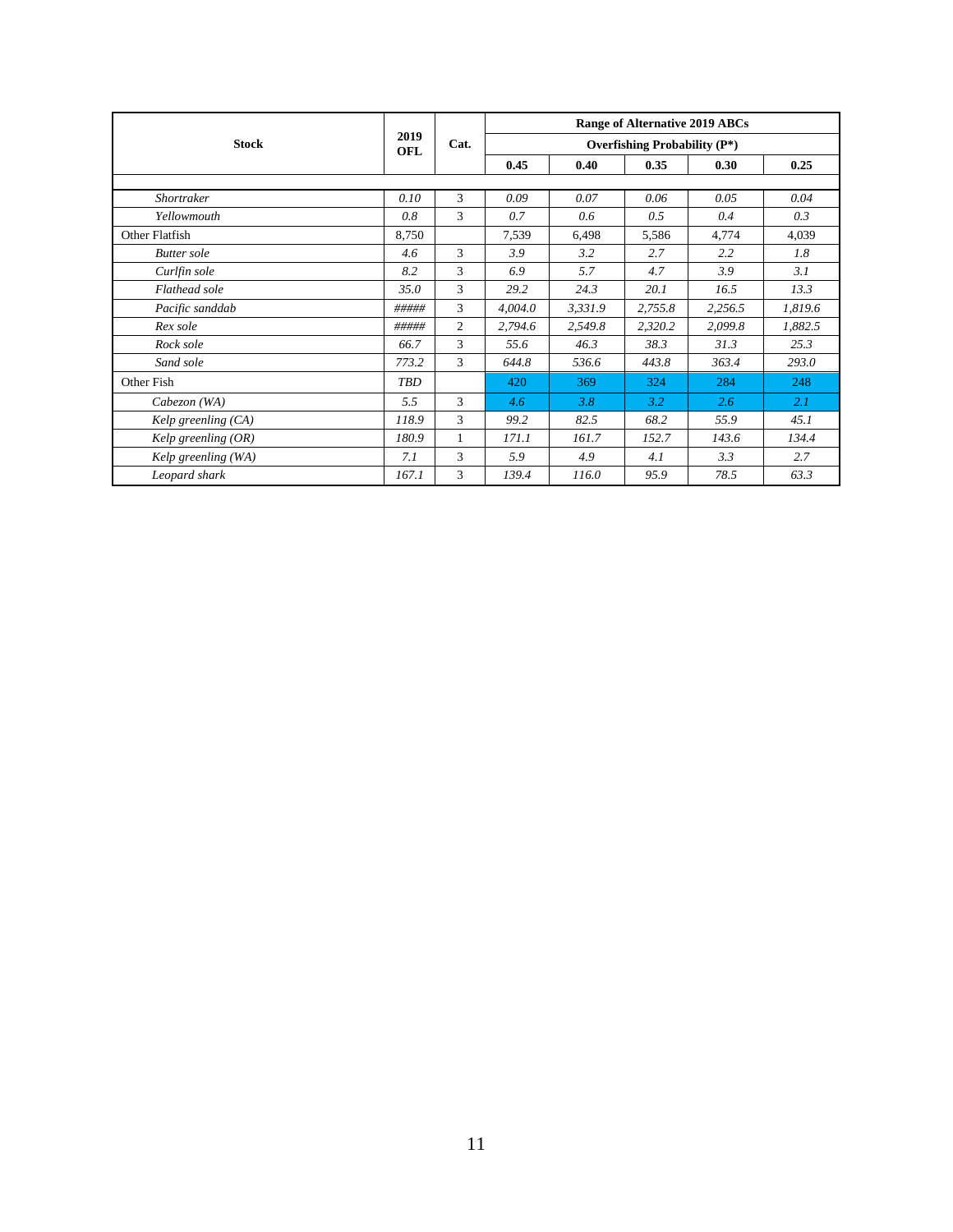<span id="page-11-0"></span>**Table 3. The range of alternative 2020 ABCs (mt) varied by the probability of overfishing (P\*) for west coast groundfish stocks (overfished stocks in CAPS; stocks with new assessments in bold; component stocks in status quo stock complexes in** *italics***).**

|                                               |                          |                  |                          | <b>Range of Alternative 2020 ABCs</b> |                          |                          |                          |
|-----------------------------------------------|--------------------------|------------------|--------------------------|---------------------------------------|--------------------------|--------------------------|--------------------------|
| <b>Stock</b>                                  | 2020<br><b>OFL</b>       | Cat.             |                          | <b>Overfishing Probability (P*)</b>   |                          |                          |                          |
|                                               |                          |                  | 0.45                     | 0.40                                  | 0.35                     | 0.30                     | 0.25                     |
|                                               |                          |                  |                          |                                       |                          |                          |                          |
| <b>OVERFISHED STOCKS</b>                      |                          |                  |                          |                                       |                          |                          |                          |
| COWCOD S. of 40 <sup>0</sup> 10' N. lat.      | 76                       | NA               | 68                       | 61                                    | 55                       | 49                       | 43                       |
| COWCOD (Conception)                           | 62                       | $\overline{c}$   | 57                       | 52                                    | 47                       | 43                       | 38                       |
| COWCOD (Monterey)                             | 13                       | $\mathfrak{Z}$   | 11                       | 9                                     | 8                        | 6                        | 5                        |
| YELLOWEYE ROCKFISH                            | 84                       | $\mathbf{1}$     | 80                       | 77                                    | 73                       | 70                       | 66                       |
| <b>NON-OVERFISHED STOCKS</b>                  |                          |                  |                          |                                       |                          |                          |                          |
| <b>Arrowtooth Flounder</b>                    | 15,306                   | $\overline{2}$   | 13,974                   | 12,750                                | 11,602                   | 10,500                   | 9,413                    |
| Big skate                                     | 541                      | $\overline{c}$   | 494                      | 451                                   | 410                      | 371                      | 333                      |
| <b>Black Rockfish (CA)</b>                    | 341                      | $\mathbf{1}$     | 326                      | 311                                   | 297                      | 282                      | 267                      |
| <b>Black Rockfish (OR)</b>                    | 561                      | $\overline{c}$   | 512                      | 467                                   | 425                      | 385                      | 345                      |
| <b>Black Rockfish (WA)</b>                    | 311                      | $\mathbf{1}$     | 297                      | 284                                   | 271                      | 258                      | 244                      |
| Blackgill Rockfish S. of 40°10'               | 174                      | $\boldsymbol{2}$ | 158.9                    | 144.9                                 | 131.9                    | 119.4                    | 107.0                    |
| Bocaccio S. of 40 <sup>0</sup> 10' N. lat.    | 2,125                    | $\mathbf{1}$     | 2,032                    | 1,940                                 | 1,849                    | 1,760                    | 1,666                    |
| Cabezon (CA)                                  | 153                      | $\mathbf{1}$     | 146                      | 140                                   | 133                      | 127                      | 120                      |
| Cabezon (OR)                                  | 49                       | $\mathbf{1}$     | 47                       | 45                                    | 43                       | 41                       | 38                       |
| California scorpionfish                       | 331                      | $\mathbf{1}$     | 307                      | 286                                   | 264                      | 244                      | 223                      |
| Canary Rockfish                               | 1,431                    | $\mathbf{1}$     | 1,368                    | 1,307                                 | 1,245                    | 1,185                    | 1,122                    |
| Chilipepper S. of 40 <sup>0</sup> 10' N. lat. | 2,521                    | 1                | 2,410                    | 2,302                                 | 2,193                    | 2,088                    | 1,977                    |
| <b>Darkblotched Rockfish</b>                  | 853                      | $\mathbf{1}$     | 815                      | 779                                   | 742                      | 706                      | 669                      |
| Dover Sole                                    | 92.048                   | $\mathbf{1}$     | 87,998                   | 84,040                                | 80,082                   | 76,216                   | 72,166                   |
| English Sole                                  | 11,101                   | $\mathbf{2}$     | 10,135                   | 9,247                                 | 8,415                    | 7,615                    | 6,827                    |
| Lingcod N. of 42° N. lat. (OR & WA)           | 4,459                    | $\mathbf{1}$     | 4,484                    | 4,282                                 | 4,080                    | 3,883                    | 3,677                    |
| Lingcod S. of 42° N. lat. (CA)                | 1,136                    | $\mathbf{1}$     | 1,198                    | 1,144                                 | 1,090                    | 1,038                    | 983                      |
| Lingcod N. of 40°10' N. lat.                  | 4,701                    | 1                | 4,739                    | 4,526                                 | 4,313                    | 4,104                    | 3,886                    |
| Lingcod S. of 40°10' N. lat.                  | 894                      | $\mathbf{1}$     | 943                      | 901                                   | 858                      | 817                      | 773                      |
| Longnose skate                                | 2,474                    | $\mathbf{1}$     | 2,365                    | 2,259                                 | 2,152                    | 2,048                    | 1,940                    |
| Longspine Thornyhead (coastwide)              | 3,901                    | $\mathbf{2}$     | 3,562                    | 3,250                                 | 2,957                    | 2,676                    | 2,399                    |
| Pacific Cod                                   | 3,200                    | 3                | 2,669                    | 2,221                                 | 1,837                    | 1,504                    | 1,213                    |
| <b>Pacific Ocean Perch</b>                    | 4,632                    | $\overline{2}$   | 4,229                    | 3,859                                 | 3,511                    | 3,178                    | 2,849                    |
| Petrale Sole                                  | 2,976                    | $\mathbf{1}$     | 2,845                    | 2,717                                 | 2,589                    | 2,464                    | 2,333                    |
| Sablefish (coastwide)                         | 8,648                    | $\mathbf{1}$     | 8,267                    | 7,896                                 | 7,524                    | 7,161                    | 6,780                    |
| Shortbelly                                    | 6,950                    | $\mathbf{2}$     | 6,345                    | 5,789                                 | 5,268                    | 4,768                    | 4,274                    |
| Shortspine Thornyhead (coastwide)             | 3,063                    | $\overline{c}$   | 2,797                    | 2,551                                 | 2,322                    | 2,101                    | 1,884                    |
| Spiny dogfish                                 | 2,472                    | $\overline{c}$   | 2,257                    | 2,059                                 | 1,874                    | 1,696                    | 1,520                    |
| Splitnose S. of $40^010'$ N. lat.             | 1,810                    | $\mathbf{1}$     | 1,731                    | 1,653                                 | 1,575                    | 1,499                    | 1,419                    |
| Starry flounder                               | 652                      | 3                | 543                      | 452                                   | 374                      | 306                      | 247                      |
| Widow Rockfish                                | 11,714                   | $\mathbf{1}$     | 11,199                   | 10,695                                | 10,191                   | 9,699                    | 9,184                    |
| Yellowtail N. of 40 <sup>0</sup> 10' N. lat.  | 6,261                    | $\mathbf{2}$     | 5,716                    | 5,215                                 | 4,746                    | 4,295                    | 3,851                    |
| <b>STOCK COMPLEXES</b>                        |                          |                  |                          |                                       |                          |                          |                          |
| Nearshore Rockfish North                      | 200                      |                  | 180                      | 162                                   | 146                      | 130                      | 115                      |
| <b>Black and vellow</b>                       | 0.014                    | 3                | 0.011                    | 0.009                                 | 0.008                    | 0.006                    | 0.005                    |
| <b>Blue/Deacon (CA)</b>                       | 32.4                     | $\mathbf 2$      | 29.3                     | 26.6                                  | <b>24.0</b>              | 21.5                     | 19.1                     |
| <b>Blue/Deacon (OR)</b>                       | 108.8                    | $\mathbf 2$      | 98.4                     | 88.8                                  | 79.9                     | 71.4                     | 63.3                     |
| Blue/Deacon (WA)                              | 8.4                      | 3                | 7.0                      | 5.8                                   | 4.8                      | 3.9                      | 3.2                      |
| <b>Brown</b>                                  | 2.1                      | $\overline{c}$   | 1.9                      | 1.8                                   | 1.6                      | 1.5                      | 1.3                      |
| Calico                                        | $\overline{\phantom{a}}$ | $\mathfrak{Z}$   | $\overline{\phantom{a}}$ | $\overline{\phantom{a}}$              | $\overline{\phantom{a}}$ | $\overline{\phantom{a}}$ | $\overline{\phantom{a}}$ |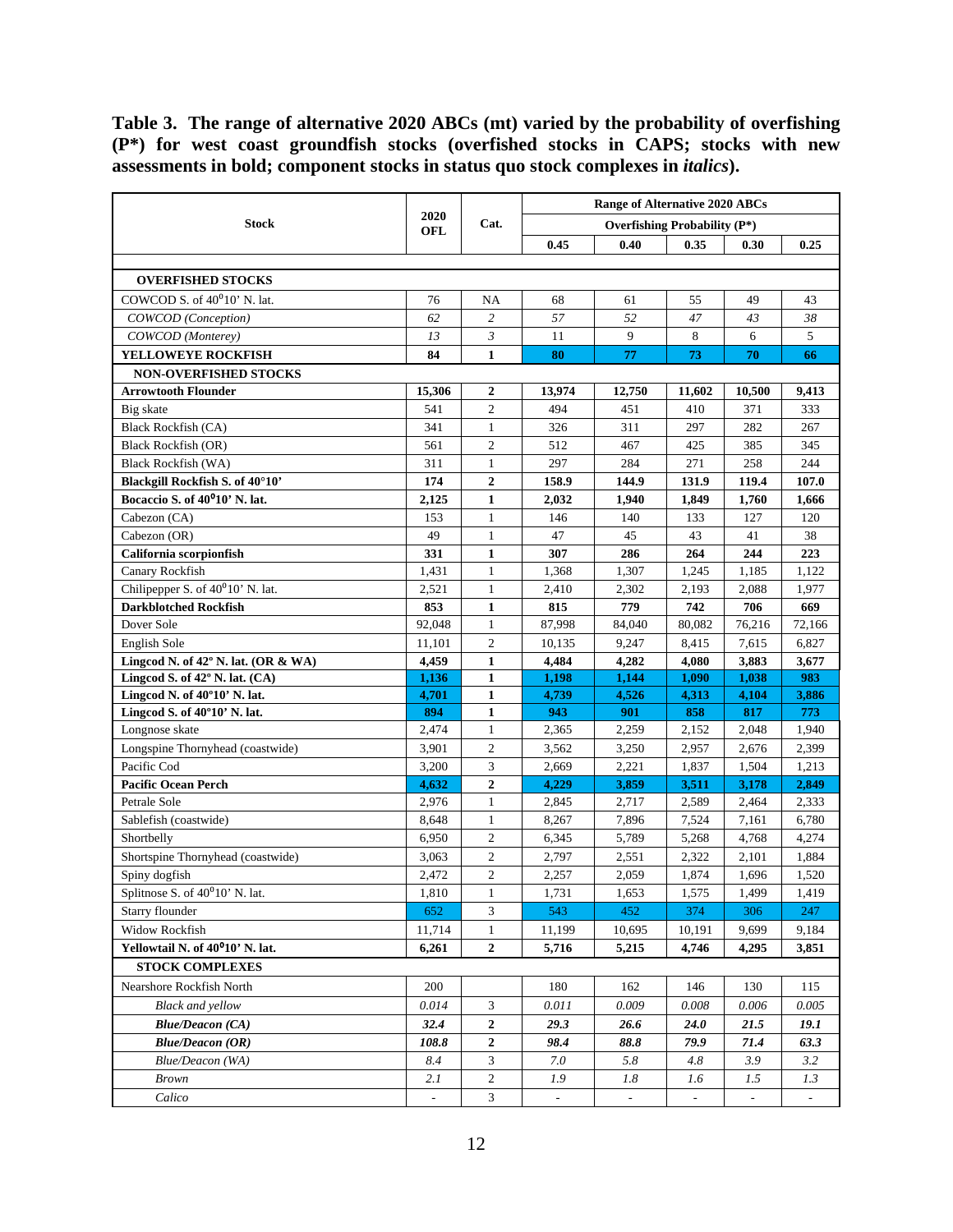|                                         |                          |                  | <b>Range of Alternative 2020 ABCs</b> |                                     |                          |                          |                          |  |  |
|-----------------------------------------|--------------------------|------------------|---------------------------------------|-------------------------------------|--------------------------|--------------------------|--------------------------|--|--|
| <b>Stock</b>                            | 2020<br>OFL              | Cat.             |                                       | <b>Overfishing Probability (P*)</b> |                          |                          |                          |  |  |
|                                         |                          |                  | 0.45                                  | 0.40                                | 0.35                     | 0.30                     | 0.25                     |  |  |
|                                         |                          |                  |                                       |                                     |                          |                          |                          |  |  |
| China                                   | 27.9                     | 2                | 25.5                                  | 23.2                                | 21.1                     | 19.1                     | 17.2                     |  |  |
| Copper                                  | 12.2                     | $\mathfrak{2}$   | 11.2                                  | 10.2                                | 9.3                      | 8.4                      | 7.5                      |  |  |
| Gopher                                  | $\overline{a}$           | 3                |                                       | $\overline{\phantom{a}}$            |                          |                          |                          |  |  |
| Grass                                   | 0.7                      | 3                | 0.5                                   | 0.5                                 | 0.4                      | 0.3                      | 0.2                      |  |  |
| Kelp                                    | 0.009                    | 3                | 0.008                                 | 0.006                               | 0.005                    | 0.004                    | 0.003                    |  |  |
| Olive                                   | 0.32                     | 3                | 0.26                                  | 0.22                                | 0.18                     | 0.15                     | 0.12                     |  |  |
| Quillback                               | 7.4                      | 3                | 6.2                                   | 5.1                                 | 4.2                      | 3.5                      | 2.8                      |  |  |
| Treefish                                | 0.22                     | 3                | 0.18                                  | 0.15                                | 0.12                     | 0.10                     | 0.08                     |  |  |
| Shelf Rockfish North                    | 2,302                    |                  | 2,048                                 | 1,824                               | 1,622                    | 1,436                    | 1,262                    |  |  |
| Bronzespotted                           |                          | 3                |                                       | $\overline{a}$                      |                          |                          |                          |  |  |
| Bocaccio                                | 284.0                    | 3                | 236.9                                 | 197.1                               | 163.0                    | 133.5                    | 107.6                    |  |  |
| Chameleon                               |                          | 3                |                                       |                                     |                          |                          |                          |  |  |
| Chilipepper                             | 189.8                    | $\mathbf{1}$     | 181.4                                 | 173.3                               | 165.1                    | 157.1                    | 148.8                    |  |  |
| Cowcod                                  | 0.4                      | 3                | 0.3                                   | 0.3                                 | 0.3                      | 0.3                      | 0.3                      |  |  |
| Flag                                    | 0.07                     | 3                | 0.06                                  | 0.05                                | 0.04                     | 0.03                     | 0.03                     |  |  |
| Freckled                                | $\mathbb{L}$             | 3                | $\overline{a}$                        | ä,                                  | $\sim$                   | $\overline{a}$           | $\overline{a}$           |  |  |
| Greenblotched                           | 1.3                      | 3                | 1.1                                   | 0.9                                 | 0.7                      | 0.6                      | 0.5                      |  |  |
| Greenspotted 40°10' to 42° N. lat.      | 9.3                      | $\overline{c}$   | 8.5                                   | 7.7                                 | 7.0                      | 6.4                      | 5.7                      |  |  |
| Greenspotted N. of 42 N. lat. (OR & WA) | 6.1                      | 3                | 5.1                                   | 4.2                                 | 3.5                      | 2.9                      | 2.3                      |  |  |
| Greenstriped                            | 1,314.8                  | $\overline{c}$   | 1,200.4                               | 1.095.2                             | 996.6                    | 902.0                    | 808.6                    |  |  |
| Halfbanded                              | $\overline{\phantom{a}}$ | 3                | $\overline{\phantom{a}}$              | $\overline{\phantom{a}}$            | $\overline{\phantom{a}}$ | $\overline{\phantom{a}}$ | $\overline{a}$           |  |  |
| Harlequin                               | $\overline{\phantom{a}}$ | 3                | $\overline{\phantom{a}}$              | $\overline{\phantom{a}}$            | $\overline{\phantom{a}}$ | $\overline{\phantom{a}}$ | $\overline{\phantom{a}}$ |  |  |
| Honeycomb                               | $\blacksquare$           | 3                | $\overline{\phantom{a}}$              | $\overline{\phantom{a}}$            | $\overline{\phantom{a}}$ | $\overline{\phantom{a}}$ | $\overline{\phantom{a}}$ |  |  |
| Mexican                                 | $\frac{1}{2}$            | 3                | $\overline{\phantom{a}}$              | $\overline{\phantom{a}}$            |                          | $\overline{\phantom{m}}$ |                          |  |  |
| Pink                                    | 0.004                    | 3                | 0.003                                 | 0.003                               | 0.002                    | 0.002                    | 0.001                    |  |  |
| Pinkrose                                | $\overline{\phantom{a}}$ | 3                | $\overline{\phantom{a}}$              | $\overline{\phantom{a}}$            |                          | $\overline{\phantom{a}}$ |                          |  |  |
| <b>Puget Sound</b>                      | $\overline{a}$           | 3                |                                       | $\overline{\phantom{a}}$            |                          |                          |                          |  |  |
| Pygmy                                   | $\frac{1}{2}$            | 3                | $\overline{a}$                        | $\frac{1}{2}$                       |                          |                          | L,                       |  |  |
| Redstripe                               | 269.9                    | 3                | 225.1                                 | 187.3                               | 154.9                    | 126.9                    | 102.3                    |  |  |
| Rosethorn                               | 12.9                     | 3                | 10.8                                  | 9.0                                 | 7.4                      | 6.1                      | 4.9                      |  |  |
| Rosy                                    | 3.0                      | 3                | 2.5                                   | 2.1                                 | 1.7                      | 1.4                      | 1.1                      |  |  |
| Silvergray                              | 159.4                    | 3                | 133.0                                 | 110.6                               | 91.5                     | 74.9                     | 60.4                     |  |  |
| Speckled                                | 0.17                     | 3                | 0.14                                  | 0.12                                | 0.10                     | 0.08                     | 0.06                     |  |  |
| Squarespot                              | 0.17                     | 3                | 0.14                                  | 0.12                                | 0.10                     | 0.08                     | 0.07                     |  |  |
| <b>Starry</b>                           | 0.004                    | 3                | 0.003                                 | 0.003                               | 0.002                    | 0.002                    | 0.001                    |  |  |
| Stripetail                              | 40.4                     | 3                | 33.7                                  | 28.0                                | 23.2                     | 19.0                     | 15.3                     |  |  |
| Swordspine                              | 0.0001                   | 3                | 0.00008                               | 0.00007                             | 0.00006                  | 0.00005                  | 0.00004                  |  |  |
| Tiger                                   | 1.0                      | $\mathfrak{Z}$   | 0.8                                   | 0.7                                 | 0.6                      | 0.5                      | 0.4                      |  |  |
| Vermilion                               | 9.7                      | $\overline{3}$   | $8.1\,$                               | 6.7                                 | 5.6                      | 4.6                      | 3.7                      |  |  |
| Slope Rockfish North                    | 1,873                    |                  | 1,732                                 | 1,603                               | 1,483                    | 1,370                    | 1,259                    |  |  |
| Aurora                                  | 17.5                     | $\boldsymbol{l}$ | 16.7                                  | 15.8                                | 15.0                     | 14.3                     | 13.5                     |  |  |
| Bank                                    | 17.2                     | 3                | 14.4                                  | 12.0                                | 9.9                      | 8.1                      | 6.5                      |  |  |
| Blackgill                               | 4.7                      | 3                | 3.9                                   | 3.3                                 | 2.7                      | 2.2                      | 1.8                      |  |  |
| Redbanded                               | 45.3                     | 3                | 37.7                                  | 31.4                                | 26.0                     | 21.3                     | 17.2                     |  |  |
| Rougheye/Blackspotted                   | 219.5                    | $\overline{c}$   | 200                                   | 183                                 | 166                      | 151                      | 135                      |  |  |
| Sharpchin                               | 348.0                    | $\overline{c}$   | 317.7                                 | 289.9                               | 263.8                    | 238.7                    | 214.0                    |  |  |
| Shortraker                              | 18.7                     | 3                | 15.6                                  | 13.0                                | 10.7                     | $8.8\,$                  | 7.1                      |  |  |
| Splitnose                               | 1,009.6                  | $\mathbf{1}$     | 965.1                                 | 921.7                               | 878.3                    | 835.9                    | 791.5                    |  |  |
| Yellowmouth                             | 192.4                    | 3                | 160.5                                 | 133.6                               | 110.5                    | 90.4                     | 72.9                     |  |  |
| Nearshore Rockfish South                | 1,322                    |                  | 1,165                                 | 1,027                               | 904                      | 791                      | 686                      |  |  |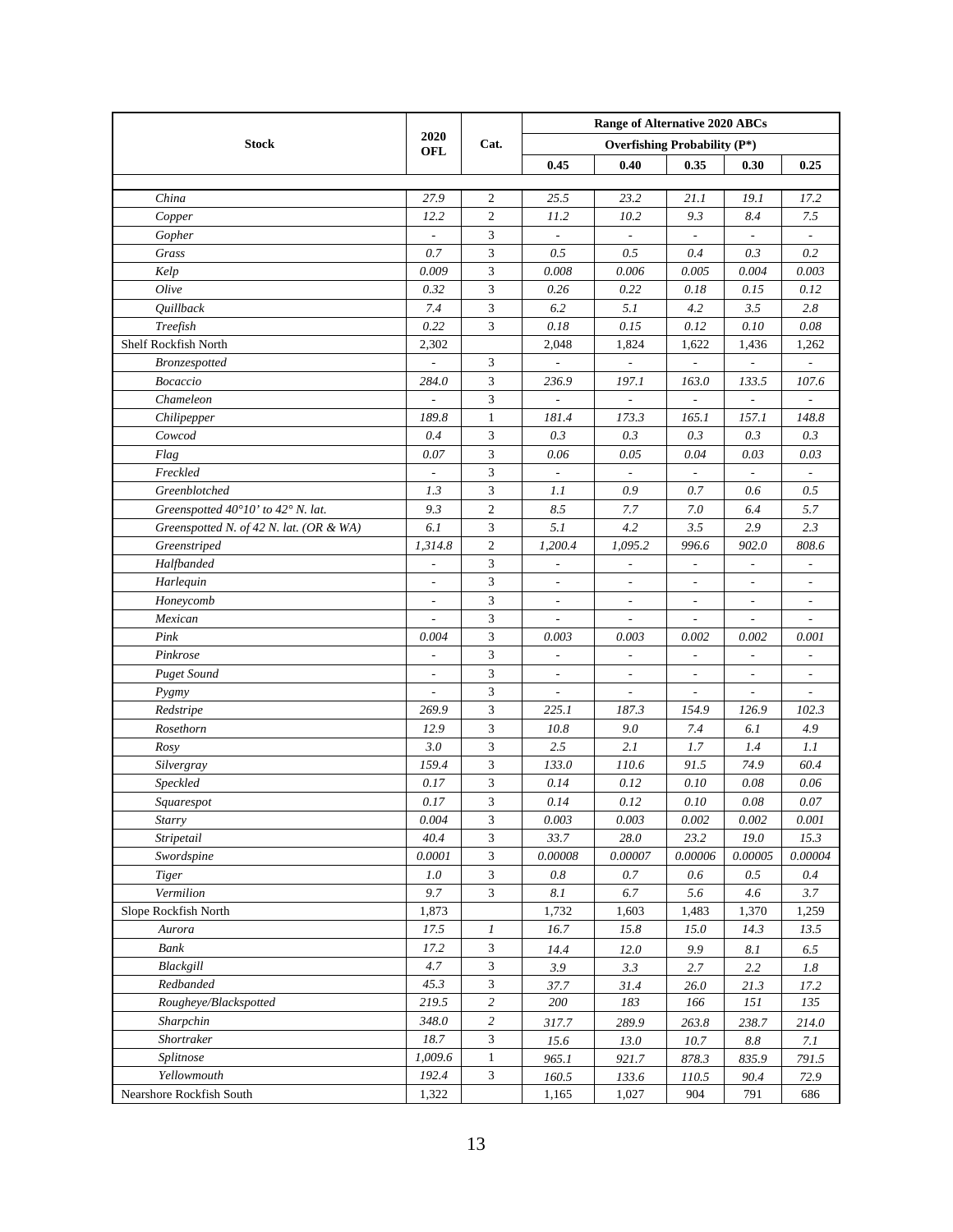|                                   |                              |                         | <b>Range of Alternative 2020 ABCs</b> |                          |                          |                          |                          |  |  |
|-----------------------------------|------------------------------|-------------------------|---------------------------------------|--------------------------|--------------------------|--------------------------|--------------------------|--|--|
| <b>Stock</b>                      | 2020                         | Cat.                    | <b>Overfishing Probability (P*)</b>   |                          |                          |                          |                          |  |  |
|                                   | OFL                          |                         | 0.45                                  | 0.40                     | 0.35                     | 0.30                     | 0.25                     |  |  |
|                                   |                              |                         |                                       |                          |                          |                          |                          |  |  |
| <b>Shallow Nearshore Species</b>  | NA                           |                         | NA                                    | ΝA                       | NA                       | NA                       | ΝA                       |  |  |
| <b>Black and yellow</b>           | 27.5                         | 3                       | 23.0                                  | 19.1                     | 15.8                     | 12.9                     | 10.4                     |  |  |
| China                             | 14.8                         | 2                       | 13.5                                  | 12.3                     | 11.2                     | 10.2                     | 9.1                      |  |  |
| Gopher (N of Pt. Conception)      | 101.0                        | 3                       | 84.2                                  | 70.1                     | 58.0                     | 47.5                     | 38.3                     |  |  |
| Gopher (S of Pt. Conception)      | 25.6                         | 3                       | 21.4                                  | 17.8                     | 14.7                     | 12.0                     | 9.7                      |  |  |
| Grass                             | 59.6                         | 3                       | 49.7                                  | 41.4                     | 34.2                     | 28.0                     | 22.6                     |  |  |
| Kelp                              | 27.7                         | 3                       | 23.1                                  | 19.2                     | 15.9                     | 13.0                     | 10.5                     |  |  |
| Deeper Nearshore Species          | NA                           |                         | NA                                    | NA                       | ΝA                       | NA                       | ΝA                       |  |  |
| Blue/Deacon (N. of 34°27' N lat.) | 291.5                        | $\boldsymbol{2}$        | 264.1                                 | 239.0                    | 215.7                    | 193.3                    | 172.0                    |  |  |
| Blue/Deacon (S. of 34°27' N lat.) | 21.8                         | 3                       | 18.2                                  | 15.1                     | 12.5                     | 10.2                     | 8.3                      |  |  |
| <b>Brown</b>                      | 181.9                        | $\overline{c}$          | 166.1                                 | 151.5                    | 137.9                    | 124.8                    | 111.9                    |  |  |
| Calico                            |                              | 3                       |                                       |                          |                          |                          |                          |  |  |
| Copper                            | 327.3                        | $\overline{c}$          | 298.8                                 | 272.6                    | 248.1                    | 224.5                    | 201.3                    |  |  |
| Olive                             | 224.6                        | 3                       | 187.4                                 | 155.9                    | 128.9                    | 105.6                    | 85.1                     |  |  |
| <i><b>Quillback</b></i>           | 5.4                          | 3                       | 4.5                                   | 3.7                      | 3.1                      | 2.5                      | 2.0                      |  |  |
| Treefish                          | 13.2                         | 3                       | 11.0                                  | 9.2                      | 7.6                      | 6.2                      | 5.0                      |  |  |
| Shelf Rockfish South              | 1,919                        |                         | 1,626                                 | 1,376                    | 1,160                    | 971                      | 803                      |  |  |
| <b>Bronzespotted</b>              | 3.6                          | 3                       | 3.0                                   | 2.5                      | 2.1                      | 1.7                      | 1.4                      |  |  |
| Chameleon                         | $\overline{\phantom{a}}$     | 3                       | $\overline{a}$                        | $\Box$                   | $\sim$                   |                          |                          |  |  |
| Flag                              | 23.4                         | 3                       | 19.5                                  | 16.3                     | 13.4                     | 11.0                     | 8.9                      |  |  |
| Freckled                          | $\overline{\phantom{a}}$     | 3                       | $\overline{a}$                        | $\overline{\phantom{a}}$ | $\overline{\phantom{a}}$ |                          | $\mathcal{L}$            |  |  |
| Greenblotched                     | 23.1                         | 3                       | 19.3                                  | 16.1                     | 13.3                     | 10.9                     | 8.8                      |  |  |
| Greenspotted                      | 78.1                         | $\overline{c}$          | 71.3                                  | 65.1                     | 59.2                     | 53.6                     | 48.0                     |  |  |
| Greenstriped                      | 241.2                        | $\overline{c}$          | 220.2                                 | 200.9                    | 182.8                    | 165.4                    | 148.3                    |  |  |
| Halfbanded                        | $\qquad \qquad \blacksquare$ | 3                       | $\overline{\phantom{a}}$              | $\overline{\phantom{a}}$ | $\overline{\phantom{a}}$ | $\overline{\phantom{a}}$ | $\overline{\phantom{a}}$ |  |  |
| Harlequin                         | $\overline{\phantom{a}}$     | 3                       | $\overline{\phantom{a}}$              | $\overline{\phantom{a}}$ |                          | $\overline{\phantom{a}}$ |                          |  |  |
| Honeycomb                         | 9.9                          | 3                       | 8.2                                   | 6.8                      | 5.7                      | 4.6                      | 3.7                      |  |  |
| Mexican                           | 5.1                          | 3                       | 4.2                                   | 3.5                      | 2.9                      | 2.4                      | 1.9                      |  |  |
| Pink                              | 2.5                          | 3                       | 2.1                                   | 1.8                      | 1.5                      | 1.2                      | 1.0                      |  |  |
| Pinkrose                          | $\overline{\phantom{a}}$     | 3                       |                                       | $\overline{\phantom{a}}$ |                          |                          |                          |  |  |
| Pygmy                             | $\overline{\phantom{m}}$     | $\overline{3}$          |                                       | $\overline{\phantom{a}}$ |                          |                          |                          |  |  |
| Redstripe                         | 0.5                          | 3                       | 0.4                                   | 0.3                      | 0.3                      | 0.2                      | 0.2                      |  |  |
| Rosethorn                         | 2.1                          | 3                       | 1.8                                   | 1.5                      | 1.2                      | 1.0                      | 0.8                      |  |  |
| Rosy                              | 44.5                         | 3                       | 37.1                                  | 30.9                     | 25.5                     | 20.9                     | 16.9                     |  |  |
| Silvergray                        | 0.5                          | $\mathfrak{Z}$          | 0.4                                   | 0.4                      | 0.3                      | 0.3                      | 0.2                      |  |  |
| Speckled                          | 39.4                         | 3                       | 32.8                                  | 27.3                     | 22.6                     | 18.5                     | 14.9                     |  |  |
| Squarespot                        | 11.1                         | $\overline{3}$          | 9.2                                   | 7.7                      | 6.4                      | 5.2                      | 4.2                      |  |  |
| Starry                            | 62.6                         | $\overline{3}$          | 52.2                                  | 43.4                     | 35.9                     | 29.4                     | 23.7                     |  |  |
| Stripetail                        | 23.6                         | $\overline{3}$          | 19.7                                  | 16.4                     | 13.6                     | 11.1                     | 9.0                      |  |  |
| Swordspine                        | 14.2                         | $\overline{3}$          | 11.9                                  | 9.9                      | $8.2\,$                  | 6.7                      | 5.4                      |  |  |
| <b>Tiger</b>                      | 0.04                         | 3                       | 0.03                                  | 0.03                     | 0.02                     | 0.02                     | 0.02                     |  |  |
| Vermilion                         | 269.3                        | $\overline{3}$          | 224.6                                 | 186.9                    | 154.6                    | 126.6                    | 102.1                    |  |  |
| Yellowtail                        | 1,064.4                      | $\overline{3}$          | 887.7                                 | 738.7                    | 611.0                    | 500.3                    | 403.4                    |  |  |
| Slope Rockfish South              | 681                          |                         | 584                                   | 501                      | 429                      | 365                      | 309                      |  |  |
| Aurora                            | 74.6                         | $\mathbf{1}$            | $71.0\,$                              | 67.6                     | 64.1                     | 60.8                     | 57.3                     |  |  |
| Bank                              | 503.2                        | 3                       | 419.7                                 | 349.2                    | 288.8                    | 236.5                    | 190.7                    |  |  |
| Pacific ocean perch               | $\equiv$                     | $\overline{\mathbf{3}}$ | $\equiv$                              | $\blacksquare$           | $\blacksquare$           |                          | $\blacksquare$           |  |  |
| Redbanded                         | 10.4                         | $\mathfrak{Z}$          | 8.7                                   | 7.2                      | 6.0                      | 4.9                      | 3.9                      |  |  |
| Rougheye/Blackspotted             | 4.5                          | $\sqrt{2}$              | 4.1                                   | 3.7                      | 3.4                      | 3.1                      | 2.8                      |  |  |
| Sharpchin                         | 87.0                         | $\overline{c}$          | 79.4                                  | 72.5                     | 65.9                     | 59.7                     | 53.5                     |  |  |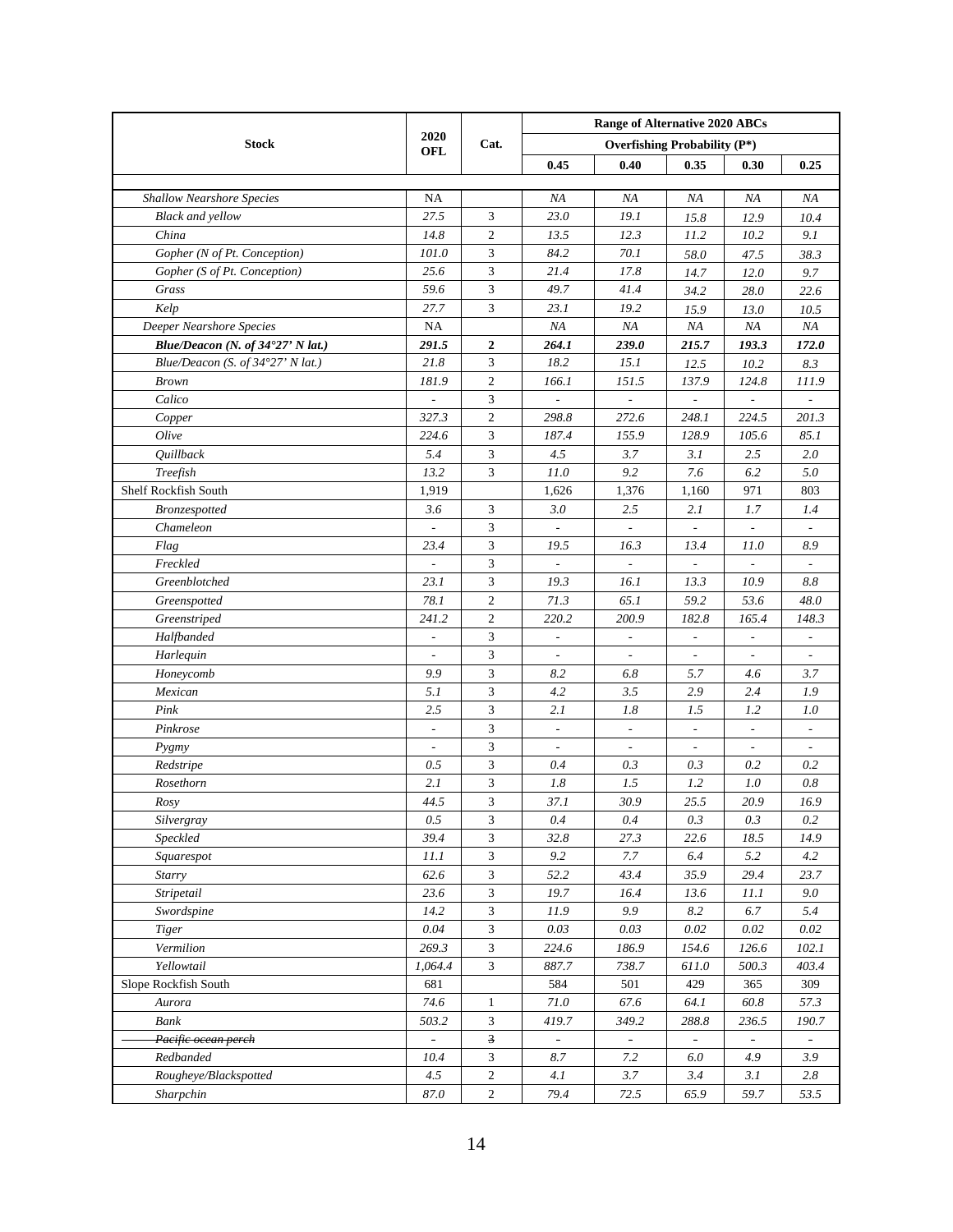|                       |                    |                | Range of Alternative 2020 ABCs<br><b>Overfishing Probability (P*)</b> |         |         |         |         |  |  |  |
|-----------------------|--------------------|----------------|-----------------------------------------------------------------------|---------|---------|---------|---------|--|--|--|
| <b>Stock</b>          | 2020<br><b>OFL</b> | Cat.           |                                                                       |         |         |         |         |  |  |  |
|                       |                    |                | 0.45                                                                  | 0.40    | 0.35    | 0.30    | 0.25    |  |  |  |
|                       |                    |                |                                                                       |         |         |         |         |  |  |  |
| Shortraker            | 0.10               | 3              | 0.09                                                                  | 0.07    | 0.06    | 0.05    | 0.04    |  |  |  |
| Yellowmouth           | 0.8                | 3              | 0.7                                                                   | 0.6     | 0.5     | 0.4     | 0.3     |  |  |  |
| Other Flatfish        | 8,202              |                | 7,039                                                                 | 6,041   | 5,170   | 4,398   | 3,701   |  |  |  |
| <b>Butter</b> sole    | 4.6                | 3              | 3.9                                                                   | 3.2     | 2.7     | $2.2\,$ | 1.8     |  |  |  |
| Curlfin sole          | 8.2                | 3              | 6.9                                                                   | 5.7     | 4.7     | 3.9     | 3.1     |  |  |  |
| Flathead sole         | 35.0               | 3              | 29.2                                                                  | 24.3    | 20.1    | 16.5    | 13.3    |  |  |  |
| Pacific sanddab       | 4,801.0            | 3              | 4,004.0                                                               | 3,331.9 | 2,755.8 | 2,256.5 | 1,819.6 |  |  |  |
| Rex sole              | 2,512.8            | $\overline{c}$ | 2,294.2                                                               | 2,093.2 | 1,904.7 | 1,723.8 | 1,545.4 |  |  |  |
| Rock sole             | 66.7               | 3              | 55.6                                                                  | 46.3    | 38.3    | 31.3    | 25.3    |  |  |  |
| Sand sole             | 773.2              | 3              | 644.8                                                                 | 536.6   | 443.8   | 363.4   | 293.0   |  |  |  |
| Other Fish            | 465                |                | 406                                                                   | 356     | 312     | 273     | 237     |  |  |  |
| Cabezon (WA)          | 5.4                | 3              | 4.5                                                                   | 3.8     | 3.2     | 2.6     | 2.1     |  |  |  |
| Kelp greenling $(CA)$ | 118.9              | 3              | 99.2                                                                  | 82.5    | 68.2    | 55.9    | 45.1    |  |  |  |
| Kelp greenling $(OR)$ | 166.5              | 1              | 157.5                                                                 | 148.9   | 140.5   | 132.2   | 123.7   |  |  |  |
| Kelp greenling (WA)   | 7.1                | 3              | 5.9                                                                   | 4.9     | 4.1     | 3.3     | 2.7     |  |  |  |
| Leopard shark         | 167.1              | 3              | 139.4                                                                 | 116.0   | 95.9    | 78.5    | 63.3    |  |  |  |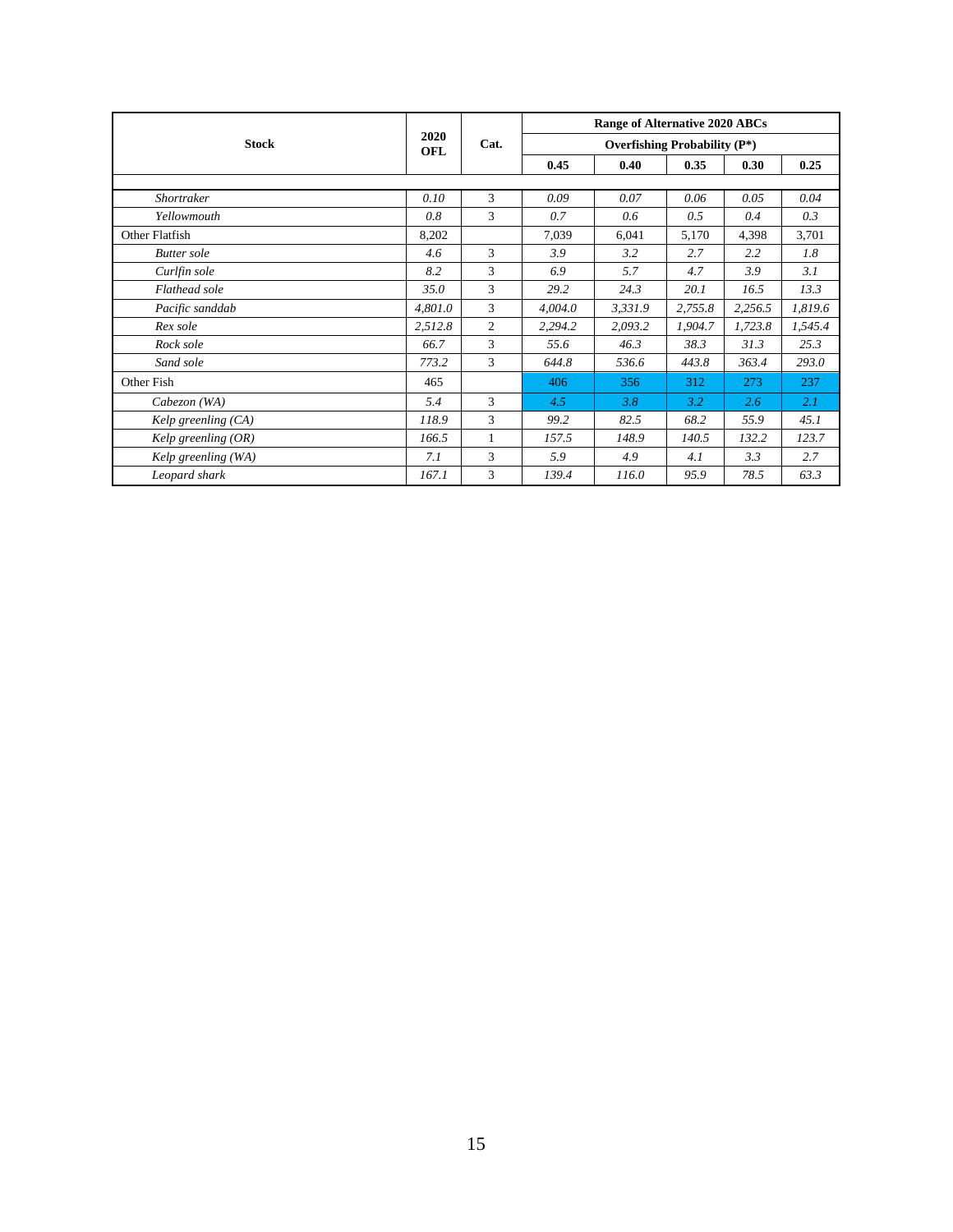**Table 4. 2019 and 2020 harvest specifications (overfishing limits (OFLs in mt), acceptable biological catches (ABCs in mt), and annual catch limits (ACLs in mt)) under default harvest control rules for determining these specifications, for west coast groundfish stocks and stock complexes (overfished stocks in CAPS; stocks with new assessments in bold; component stocks in stock complexes in** *italics***; highlighted values are presumptive harvest specifications recommended to the SSC and Council for their November deliberations).**

<span id="page-15-0"></span>

|                                    |        | 2019       |            | 2020   |            |            |                                                                                                                                                            |
|------------------------------------|--------|------------|------------|--------|------------|------------|------------------------------------------------------------------------------------------------------------------------------------------------------------|
| <b>Stock or Stock Complex</b>      | OFL    | <b>ABC</b> | <b>ACL</b> | OFL    | <b>ABC</b> | <b>ACL</b> | <b>Harvest Control Rule</b>                                                                                                                                |
|                                    |        |            |            |        |            |            |                                                                                                                                                            |
| <b>OVERFISHED STOCKS</b>           |        |            |            |        |            |            |                                                                                                                                                            |
| COWCOD S. of $40^010$              | 74     | 67         | 10         | 76     | 68         | 10         | ABCs sum of Con. and Mont. area ABCs, ACLs projected from 2013 rebuilding analysis (SPR = $82.7\%$ (F = 0.007)) + Mont. area<br>ABC contrib., $ACT = 4$ mt |
| COWCOD (Conception)                | 61     | 56         | NA         | 62     | 57         | NA         | $ABC (P^* = 0.45)$                                                                                                                                         |
| COWCOD (Monterey)                  | 13.3   | 11.1       | NA         | 13.3   | 11.1       | NA         | $ABC (P^* = 0.45)$                                                                                                                                         |
| <b>YELLOWEYE ROCKFISH</b>          | 82     | 78         | 29         | 84     | 80         | 30         | Projections from a new rebuilding analysis needed; ABC ( $P^* = 0.4$ ), ACL ( $SPR = 76.0\%$ )                                                             |
| <b>NON-OVERFISHED STOCKS</b>       |        |            |            |        |            |            |                                                                                                                                                            |
| <b>Arrowtooth Flounder</b>         | 18.696 | 15,574     | 15,574     | 15,306 | 12,750     | 12,750     | $ACL = ABC (P* = 0.4)$                                                                                                                                     |
| Big skate                          | 541    | 494        | 494        | 541    | 494        | 494        | $ACL = ABC (P^* = 0.45)$                                                                                                                                   |
| Black Rockfish (CA)                | 344    | 329        | 329        | 341    | 326        | 326        | $ACL = ABC (P^* = 0.45)$                                                                                                                                   |
| <b>Black Rockfish (OR)</b>         | 565    | 516        | 516        | 561    | 512        | 512        | $ACL = ABC (P^* = 0.45)$                                                                                                                                   |
| <b>Black Rockfish (WA)</b>         | 312    | 298        | 298        | 311    | 297        | 297        | $ACL = ABC (P^* = 0.45)$                                                                                                                                   |
| Blackgill Rockfish S. of 40°10'    | 174    | 159        | 159        | 174    | 159        | 159        | $ACL = ABC (P^* = 0.45)$ ; Managed w/ stock-specific harvest specifications in 2019 and 2020?                                                              |
| Bocaccio S. of 40 <sup>0</sup> 10' | 2.194  | 2,097      | 2,097      | 2.125  | 2,032      | 2,032      | $ACL = ABC (P* = 0.45)$                                                                                                                                    |
| Cabezon (CA)                       | 154    | 147        | 147        | 153    | 146        | 146        | $ACL = ABC (P^* = 0.45)$                                                                                                                                   |
| Cabezon (OR)                       | 49     | 47         | 47         | 49     | 47         | 47         | $ACL = ABC (P^* = 0.45)$                                                                                                                                   |
| California scorpionfish            | 337    | 313        | 150        | 331    | 307        | 150        | 150 mt constant catch ACL                                                                                                                                  |
| Canary Rockfish                    | 1,517  | 1,450      | 1.450      | 1,431  | 1,368      | 1.368      | $ACL = ABC (P^* = 0.45)$                                                                                                                                   |
| Chilipepper S. of 40°10'           | 2,652  | 2,536      | 2,536      | 2,521  | 2,410      | 2,410      | $ACL = ABC (P^* = 0.45)$                                                                                                                                   |
| <b>Darkblotched Rockfish</b>       | 800    | 765        | 765        | 853    | 815        | 815        | $ACL = ABC (P* = 0.45)$                                                                                                                                    |
| Dover Sole                         | 91,102 | 87,094     | 50,000     | 92,048 | 87,998     | 50,000     | ABC ( $P*$ 0.45), ACL = 50,000 mt annually                                                                                                                 |
| English Sole                       | 11.052 | 10,090     | 10,090     | 11,101 | 10,135     | 10,135     | $ACL = ABC (P^* = 0.45)$                                                                                                                                   |
| Lingcod N. of 40°10'               | 4,957  | 4,728      | 4,704      | 4,701  | 4,483      | 4,459      | $ACL = ABC (P^* = 0.45$ in OR & WA; $P^* = 0.4$ in CA) w/ 40-10 adj. for the CA contribution to the ABC and ACL                                            |
| Lingcod S. of 40°10'               | 986    | 901        | 812        | 894    | 816        | 724        | $ACL = ABC (P^* = 0.4)$ w/ 40-10 adj.                                                                                                                      |
| Longnose skate                     | 2,499  | 2,389      | 2,000      | 2,474  | 2,365      | 2,000      | ABC ( $P^* = 0.45$ ), ACL = 2,000 mt annually                                                                                                              |
| Longspine Thornyhead N. of 34°27'  | 4,112  | 3,425      | 2,603      | 3,901  | 3,250      | 2,470      | $ACL = 76\%$ of coastwide ABC ( $P^* = 0.4$ )                                                                                                              |
| Longspine Thornyhead S. of 34°27'  |        |            | 822        |        |            | 780        | $ACL = 24\%$ of coastwide ABC ( $P^* = 0.4$ )                                                                                                              |
| Pacific Cod                        | 3.200  | 2.221      | 1.600      | 3.200  | 2,221      | 1.600      | ABC ( $P^* = 0.4$ ), ACL = 50% of OFL                                                                                                                      |
| <b>Pacific Ocean Perch</b>         | 4,753  | 4,340      | 4.340      | 4.632  | 4,229      | 4.229      | $ACL = ABC (P^* = 0.45)$ ; Coastwide or N. of 40°10' N lat.?                                                                                               |
| Petrale Sole                       | 3,042  | 2,908      | 2,908      | 2,976  | 2,845      | 2,845      | $ACL = ABC (P^* = 0.45)$                                                                                                                                   |
| Sablefish N. of 36°                | 8,489  | 7,750      | 5,606      | 8,648  | 7,896      | 5,723      | ACL: 40-10 rule applied to 73.8% of coastwide ABC ( $P^* = 0.4$ )                                                                                          |
| Sablefish S. of 36°                |        |            | 1.990      |        |            | 2.032      | ACL: 40-10 rule applied to 26.2% of coastwide ABC ( $P^* = 0.4$ )                                                                                          |
| Shortbelly                         | 6,950  | 5,789      | 500        | 6,950  | 5,789      | 500        | ABC ( $P^* = 0.4$ ), ACL = 500 mt annually                                                                                                                 |
| Shortspine Thornyhead N. of 34°27' | 3,089  | 2,573      | 1,683      | 3,063  | 2,551      | 1,669      | $ACL = 65.4\%$ of coastwide ABC ( $P^* = 0.4$ )                                                                                                            |
| Shortspine Thornyhead S. of 34°27' |        |            | 890        |        |            | 883        | $ACL = 34.6\%$ of coastwide ABC ( $P^* = 0.4$ )                                                                                                            |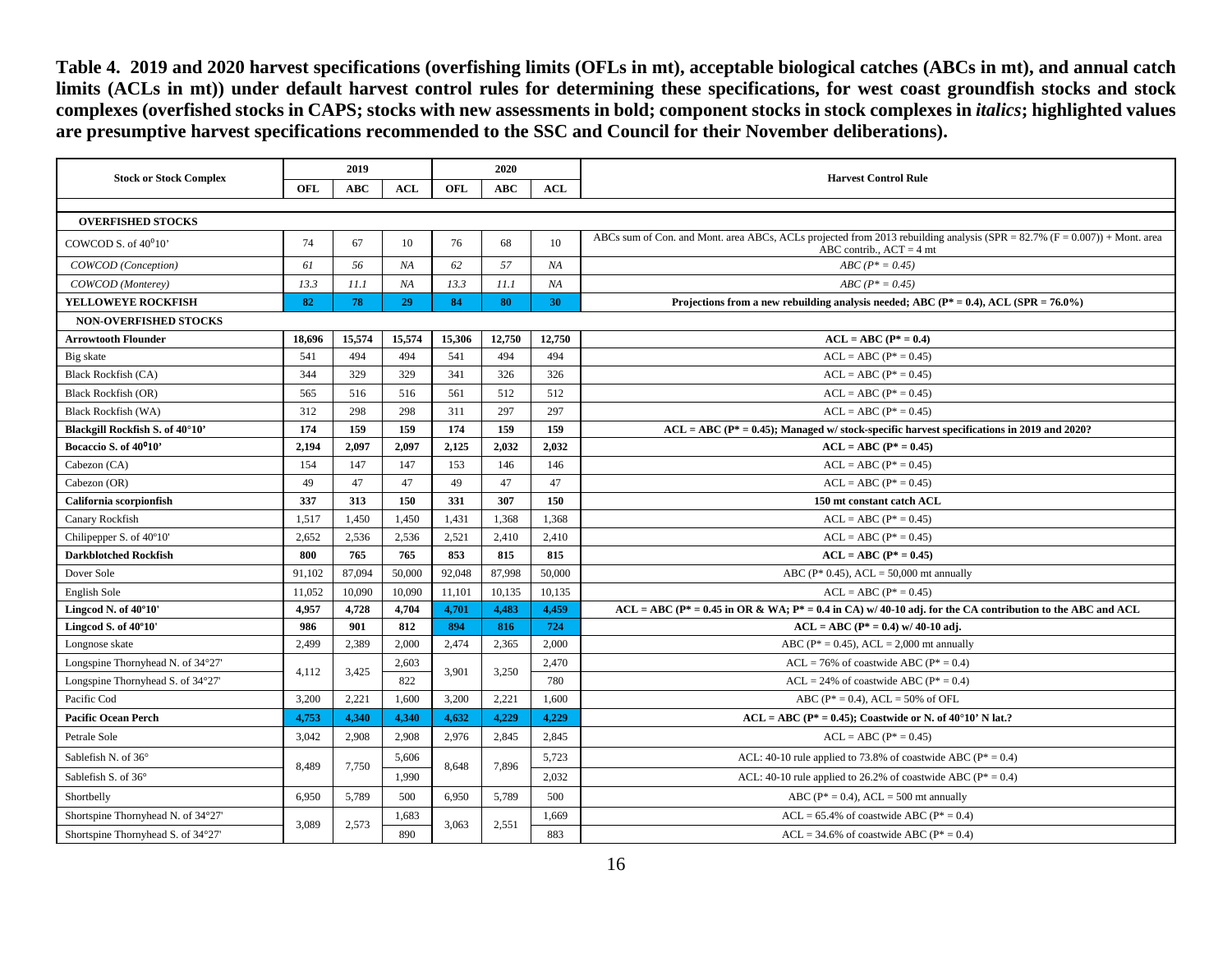|                                                      |                          | 2019                     |                | 2020       |                          |         |                                                                                                     |  |  |  |
|------------------------------------------------------|--------------------------|--------------------------|----------------|------------|--------------------------|---------|-----------------------------------------------------------------------------------------------------|--|--|--|
| <b>Stock or Stock Complex</b>                        | OFL                      | <b>ABC</b>               | <b>ACL</b>     | <b>OFL</b> | <b>ABC</b>               | ACL     | <b>Harvest Control Rule</b>                                                                         |  |  |  |
|                                                      |                          |                          |                |            |                          |         |                                                                                                     |  |  |  |
| Spiny dogfish                                        | 2,486                    | 2,071                    | 2,071          | 2,472      | 2,059                    | 2,059   | $ACL = ABC (P* = 0.4)$                                                                              |  |  |  |
| Splitnose S. of 40 <sup>0</sup> 10'                  | 1,831                    | 1,750                    | 1,750          | 1,810      | 1,731                    | 1,731   | $ACL = ABC (P^* = 0.45)$                                                                            |  |  |  |
| Starry flounder                                      | 652                      | 452                      | 452            | 652        | 452                      | 452     | Est. MSY from E.J.'s DBSRA analysis                                                                 |  |  |  |
| Widow Rockfish                                       | 12,375                   | 11,831                   | 11,831         | 11,714     | 11,199                   | 11,199  | $ACL = ABC (P^* = 0.45)$                                                                            |  |  |  |
| Yellowtail N. of 40°10'                              | 6,568                    | 5,997                    | 5,997          | 6,261      | 5,716                    | 5,716   | $ACL = ABC (P* = 0.45)$                                                                             |  |  |  |
| <b>STOCK COMPLEXES</b>                               |                          |                          |                |            |                          |         |                                                                                                     |  |  |  |
| Nearshore Rockfish North                             | 203                      | 183                      | 183            | 200        | 180                      | 180     | Sum of component species specifications                                                             |  |  |  |
| <b>Black and yellow</b>                              | 0.0                      | 0.0                      | 0.0            | 0.0        | 0.0                      | 0.0     | $ACL = ABC (P^* = 0.45)$                                                                            |  |  |  |
| <b>Blue/Deacon (CA)</b>                              | 31.0                     | 28.1                     | 28.1           | 32.4       | 29.3                     | 29.3    | $ACL = ABC (P^* = 0.45)$                                                                            |  |  |  |
| <b>Blue/Deacon (OR)</b>                              | 112.3                    | 101.5                    | 101.5          | 108.8      | 98.4                     | 98.4    | $ACL = ABC (P^* = 0.45)$                                                                            |  |  |  |
| Blue/Deacon (WA)                                     | 8.7                      | 7.3                      | 7.3            | 8.4        | 7.0                      | 7.0     | $ACL = ABC (P^* = 0.45)$                                                                            |  |  |  |
| <b>Brown</b>                                         | 2.1                      | 1.9                      | 1.9            | 2.1        | 1.9                      | 1.9     | $ACL = ABC (P^* = 0.45)$                                                                            |  |  |  |
| Calico                                               | $\sim$                   | $\omega$                 | $\sim$         | $\sim$     | $\sim$                   | $\sim$  | $ACL = ABC (P^* = 0.45)$                                                                            |  |  |  |
| China                                                | 28.6                     | 26.1                     | 26.1           | 27.9       | 25.5                     | 25.5    | $ACL = ABC (P^* = 0.45)$                                                                            |  |  |  |
| Copper                                               | 11.9                     | 10.9                     | 10.9           | 12.2       | 11.2                     | 11.2    | $ACL = ABC (P^* = 0.45)$                                                                            |  |  |  |
| Gopher                                               | $\omega$                 | $\sim$                   | $\overline{a}$ | $\sim$     | $\sim$                   | $\sim$  | $ACL = ABC (P^* = 0.45)$                                                                            |  |  |  |
| Grass                                                | 0.7                      | 0.5                      | 0.5            | 0.7        | 0.5                      | 0.5     | $ACL = ABC (P^* = 0.45)$                                                                            |  |  |  |
| Kelp                                                 | $0.0\,$                  | 0.0                      | $0.0\,$        | 0.0        | 0.0                      | 0.0     | $ACL = ABC (P^* = 0.45)$                                                                            |  |  |  |
| Olive                                                | 0.3                      | 0.3                      | 0.3            | 0.3        | 0.3                      | 0.3     | $ACL = ABC (P^* = 0.45)$                                                                            |  |  |  |
| Quillback                                            | 7.4                      | 6.2                      | 6.2            | 7.4        | 6.2                      | 6.2     | $ACL = ABC (P^* = 0.45)$                                                                            |  |  |  |
| Treefish                                             | 0.2                      | 0.2                      | 0.2            | 0.2        | $0.2\,$                  | 0.2     | $ACL = ABC (P^* = 0.45)$                                                                            |  |  |  |
| Shelf Rockfish North                                 | 2,309                    | 2,054                    | 2,054          | 2,302      | 2,048                    | 2,048   | Sum of component species specifications                                                             |  |  |  |
| Bronzespotted                                        | $\overline{\phantom{a}}$ | $\sim$                   | $\sim$         | $\sim$     | $\overline{\phantom{a}}$ | $\sim$  | $ACL = ABC (P^* = 0.45)$                                                                            |  |  |  |
| Bocaccio                                             | 284.0                    | 236.9                    | 236.9          | 284.0      | 236.9                    | 236.9   | $ACL = ABC (P^* = 0.45)$                                                                            |  |  |  |
| Chameleon                                            |                          |                          |                |            |                          |         | $ACL = ABC (P^* = 0.45)$                                                                            |  |  |  |
| Chilipepper                                          | 199.6                    | 190.9                    | 190.9          | 189.8      | 181.4                    | 181.4   | $ACL = ABC (P^* = 0.45)$                                                                            |  |  |  |
| Cowcod                                               | 0.4                      | 0.3                      | 0.3            | 0.4        | 0.3                      | 0.3     | $ACL = ABC (P^* = 0.45)$                                                                            |  |  |  |
| Flag                                                 | 0.1                      | 0.1                      | 0.1            | 0.1        | 0.1                      | 0.1     | $ACL = ABC (P^* = 0.45)$                                                                            |  |  |  |
| Freckled                                             |                          |                          |                |            | ÷                        |         | $ACL = ABC (P^* = 0.45)$                                                                            |  |  |  |
| Greenblotched                                        | 1.3                      | 1.1                      | 1.1            | 1.3        | 1.1                      | 1.1     | $ACL = ABC (P^* = 0.45)$                                                                            |  |  |  |
| Greenspotted $40^{\circ}10'$ to $42^{\circ}$ N. lat. | 9.3                      | 8.5                      | 8.2            | 9.3        | 8.5                      | $8.2\,$ | ACL: 40-10 rule applied to 22.2% of northern model (CA N of 34°27' N latitude) ABC ( $P^* = 0.45$ ) |  |  |  |
| Greenspotted N. of 42 N. lat. (OR & WA)              | 6.1                      | 5.1                      | 5.1            | 6.1        | 5.1                      | 5.1     | $ACL = ABC (P^* = 0.45)$                                                                            |  |  |  |
| Greenstriped                                         | 1,311.4                  | 1,197.3                  | 1,197.3        | 1,314.8    | 1,200.4                  | 1,200.4 | $ACL = ABC (P^* = 0.45)$                                                                            |  |  |  |
| Halfbanded                                           |                          |                          |                |            |                          |         | $ACL = ABC (P^* = 0.45)$                                                                            |  |  |  |
| Harlequin                                            | $\sim$                   | $\mathbf{r}$             | $\sim$         | $\sim$     | $\overline{\phantom{a}}$ | ×.      | $ACL = ABC (P^* = 0.45)$                                                                            |  |  |  |
| Honeycomb                                            | $\sim$                   | $\overline{\phantom{a}}$ | $\sim$         | $\sim$     | $\overline{\phantom{a}}$ | $\sim$  | $ACL = ABC (P^* = 0.45)$                                                                            |  |  |  |
| Mexican                                              | $\sim$                   | $\sim$                   | $\sim$         | $\sim$     | $\sim$                   | $\sim$  | $ACL = ABC (P^* = 0.45)$                                                                            |  |  |  |
| Pink                                                 | $0.0\,$                  | $0.0\,$                  | $0.0\,$        | $0.0\,$    | $0.0\,$                  | $0.0\,$ | $ACL = ABC (P^* = 0.45)$                                                                            |  |  |  |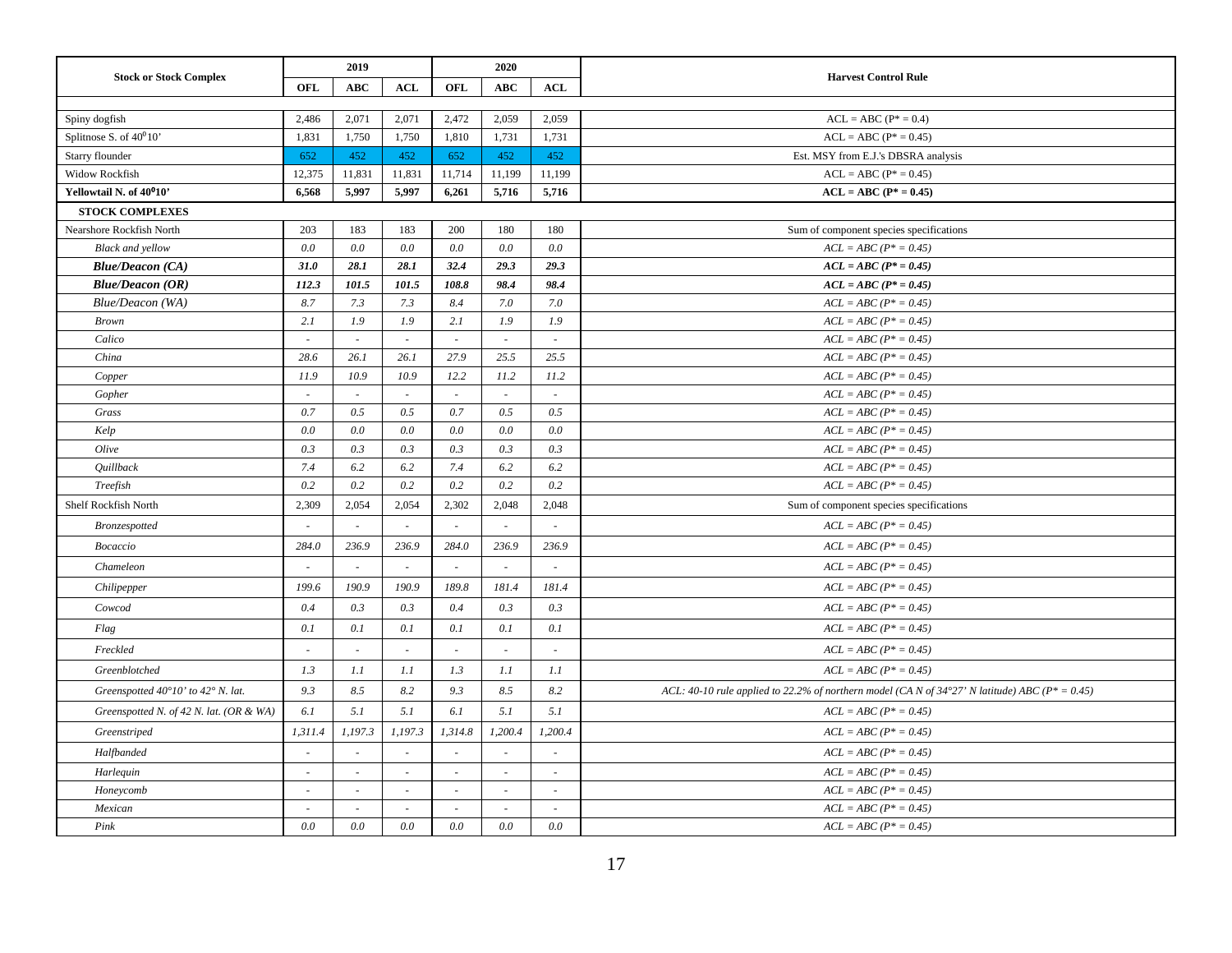|                                            |         | 2019       |            | 2020                     |            |                          |                                         |
|--------------------------------------------|---------|------------|------------|--------------------------|------------|--------------------------|-----------------------------------------|
| <b>Stock or Stock Complex</b>              | OFL     | <b>ABC</b> | <b>ACL</b> | OFL                      | <b>ABC</b> | <b>ACL</b>               | <b>Harvest Control Rule</b>             |
|                                            |         |            |            |                          |            |                          |                                         |
| Pinkrose                                   | $\sim$  | $\sim$     | $\sim$     | ÷,                       | $\sim$     | $\sim$                   | $ACL = ABC (P^* = 0.45)$                |
| <b>Puget Sound</b>                         | $\sim$  | $\sim$     | $\sim$     | $\overline{\phantom{a}}$ | $\sim$     | $\overline{\phantom{a}}$ | $ACL = ABC (P^* = 0.45)$                |
| Pygmy                                      | $\sim$  | $\sim$     | $\sim$     | $\sim$                   | $\sim$     | $\sim$                   | $ACL = ABC (P^* = 0.45)$                |
| Redstripe                                  | 269.9   | 225.1      | 225.1      | 269.9                    | 225.1      | 225.1                    | $ACL = ABC (P^* = 0.45)$                |
| Rosethorn                                  | 12.9    | 10.8       | 10.8       | 12.9                     | 10.8       | 10.8                     | $ACL = ABC (P^* = 0.45)$                |
| Rosy                                       | 3.0     | 2.5        | 2.5        | 3.0                      | 2.5        | 2.5                      | $ACL = ABC (P^* = 0.45)$                |
| Silvergray                                 | 159.4   | 133.0      | 133.0      | 159.4                    | 133.0      | 133.0                    | $ACL = ABC (P^* = 0.45)$                |
| Speckled                                   | 0.2     | 0.1        | 0.1        | 0.2                      | 0.1        | 0.1                      | $ACL = ABC (P^* = 0.45)$                |
| Squarespot                                 | 0.2     | 0.1        | 0.1        | 0.2                      | 0.1        | 0.1                      | $ACL = ABC (P^* = 0.45)$                |
| Starry                                     | 0.0     | 0.0        | 0.0        | 0.0                      | 0.0        | 0.0                      | $ACL = ABC (P^* = 0.45)$                |
| Stripetail                                 | 40.4    | 33.7       | 33.7       | 40.4                     | 33.7       | 33.7                     | $ACL = ABC (P^* = 0.45)$                |
| Swordspine                                 | 0.0     | 0.0        | 0.0        | $0.0\,$                  | 0.0        | 0.0                      | $ACL = ABC (P^* = 0.45)$                |
| Tiger                                      | 1.0     | 0.8        | 0.8        | 1.0                      | 0.8        | 0.8                      | $ACL = ABC (P^* = 0.45)$                |
| Vermilion                                  | 9.7     | 8.1        | 8.1        | 9.7                      | 8.1        | 8.1                      | $ACL = ABC (P^* = 0.45)$                |
| Slope Rockfish North                       | 1,887   | 1,746      | 1,746      | 1,873                    | 1,732      | 1,732                    | Sum of component species specifications |
| Aurora (assuming sigma = $0.39$ )          | 17.5    | 16.7       | 16.7       | 17.5                     | 16.7       | 16.7                     | $ACL = ABC (P^* = 0.45)$                |
| Bank                                       | 17.2    | 14.4       | 14.4       | 17.2                     | 14.4       | 14.4                     | $ACL = ABC (P^* = 0.45)$                |
| Blackgill                                  | 4.7     | 3.9        | 3.9        | 4.7                      | 3.9        | 3.9                      | $ACL = ABC (P^* = 0.45)$                |
| Redbanded                                  | 45.3    | 37.7       | 37.7       | 45.3                     | 37.7       | 37.7                     | $ACL = ABC (P^* = 0.45)$                |
| Rougheye/Blackspotted                      | 217.6   | 198.6      | 198.6      | 219.5                    | 200.4      | 200.4                    | $ACL = ABC (P^* = 0.45)$                |
| Sharpchin                                  | 352.8   | 322.1      | 322.1      | 348.0                    | 317.7      | 317.7                    | $ACL = ABC (P^* = 0.45)$                |
| Shortraker                                 | 18.7    | 15.6       | 15.6       | 18.7                     | 15.6       | 15.6                     | $ACL = ABC (P^* = 0.45)$                |
| Splitnose                                  | 1,021.0 | 976.1      | 976.1      | 1,009.6                  | 965.1      | 965.1                    | $ACL = ABC (P^* = 0.45)$                |
| Yellowmouth                                | 192.4   | 160.5      | 160.5      | 192.4                    | 160.5      | 160.5                    | $ACL = ABC (P^* = 0.45)$                |
| Nearshore Rockfish South                   | 1,300   | 1,145      | 1,142      | 1,322                    | 1,165      | 1,163                    | Sum of component species specifications |
| <b>Shallow Nearshore Species</b>           | $N\!A$  | NA         | $N\!A$     | NA                       | NA         | NA                       | NA                                      |
| Black and yellow                           | 27.5    | 23.0       | 23.0       | 27.5                     | 23.0       | 23.0                     | $ACL = ABC (P^* = 0.45)$                |
| China                                      | 14.3    | 13.1       | 10.8       | 14.8                     | 13.5       | 11.5                     | $ACL = ABC (P^* = 0.45)$                |
| Gopher (N of Pt. Conception)               | 101.0   | 84.2       | 84.2       | 101.0                    | 84.2       | 84.2                     | $ACL = ABC (P^* = 0.45)$                |
| Gopher (S of Pt. Conception)               | 25.6    | 21.4       | 21.4       | 25.6                     | 21.4       | 21.4                     | $ACL = ABC (P^* = 0.45)$                |
| Grass                                      | 59.6    | 49.7       | 49.7       | 59.6                     | 49.7       | 49.7                     | $ACL = ABC (P^* = 0.45)$                |
| Kelp                                       | 27.7    | 23.1       | 23.1       | 27.7                     | 23.1       | 23.1                     | $ACL = ABC (P^* = 0.45)$                |
| Deeper Nearshore Species                   | NA      | NA         | NA         | NA                       | NA         | NA                       | NA                                      |
| Blue/Deacon (N. of 34°27' N lat.)          | 278.8   | 252.6      | 252.6      | 291.5                    | 264.1      | 264.1                    | $ACL = ABC (P^* = 0.45)$                |
| Blue/Deacon (S. of $34^{\circ}27'$ N lat.) | 21.8    | 18.2       | 18.2       | 21.8                     | 18.2       | 18.2                     | $ACL = ABC (P^* = 0.45)$                |
| <b>Brown</b>                               | 177.9   | 162.4      | 162.4      | 181.9                    | 166.1      | 166.1                    | $ACL = ABC (P^* = 0.45)$                |
| Calico                                     | $\sim$  | $\sim$     |            |                          | $\sim$     | $\sim$                   | $ACL = ABC (P^* = 0.45)$                |
| Copper                                     | 322.1   | 294.1      | 294.1      | 327.3                    | 298.8      | 298.8                    | $ACL = ABC (P^* = 0.45)$                |
| Olive                                      | 224.6   | 187.4      | 187.4      | 224.6                    | 187.4      | 187.4                    | $ACL = ABC (P^* = 0.45)$                |
| Quillback                                  | 5.4     | 4.5        | 4.5        | 5.4                      | 4.5        | 4.5                      | $ACL = ABC (P^* = 0.45)$                |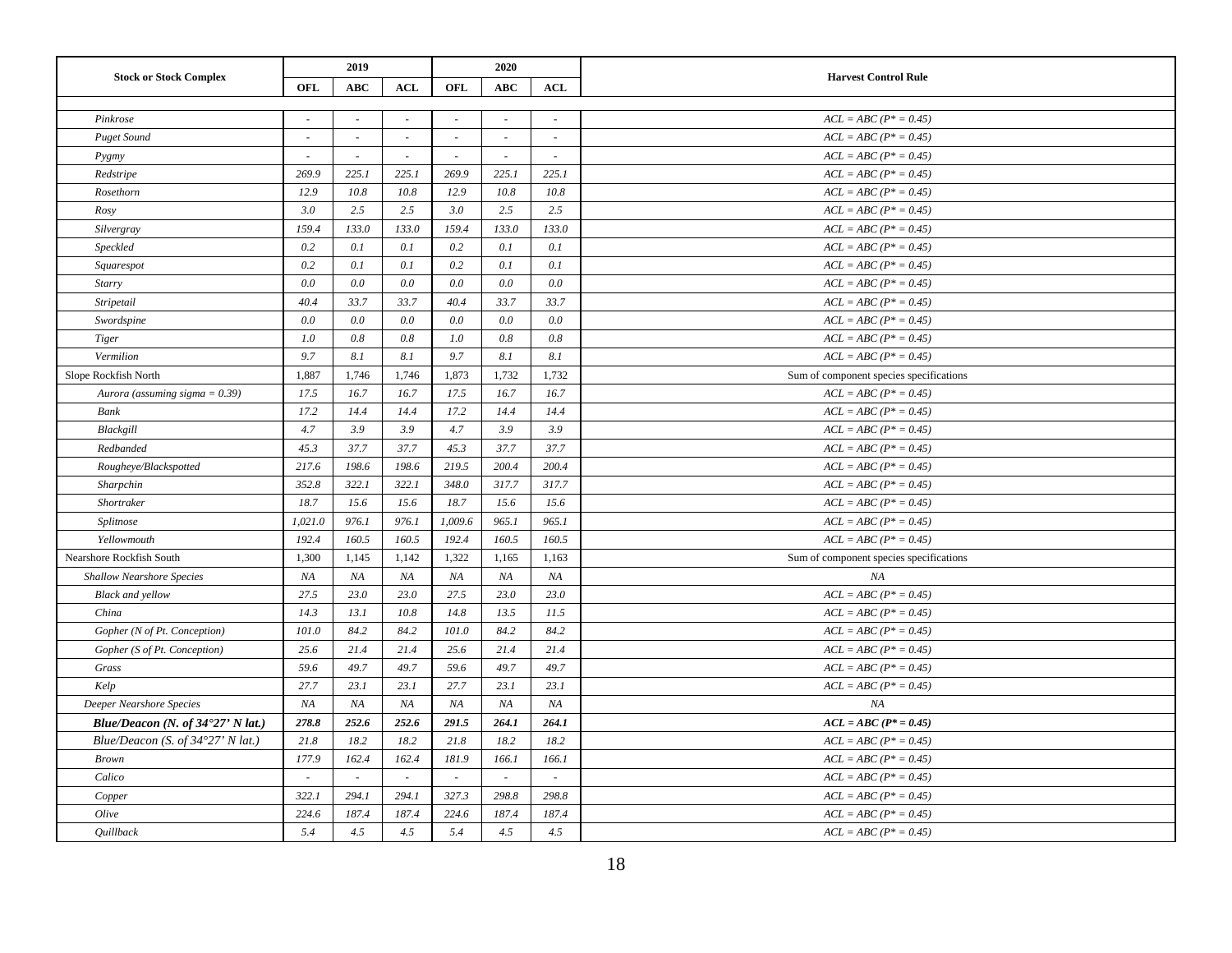|                               |                          | 2019       |        | 2020                     |                          |                             |                                                                                                                                          |
|-------------------------------|--------------------------|------------|--------|--------------------------|--------------------------|-----------------------------|------------------------------------------------------------------------------------------------------------------------------------------|
| <b>Stock or Stock Complex</b> | <b>OFL</b>               | <b>ABC</b> | ACL    | OFL                      | <b>ABC</b>               | ACL                         | <b>Harvest Control Rule</b>                                                                                                              |
|                               |                          |            |        |                          |                          |                             |                                                                                                                                          |
| Treefish                      | 13.2                     | 11.0       | 11.0   | 13.2                     | 11.0                     | 11.0                        | $ACL = ABC (P^* = 0.45)$                                                                                                                 |
| Shelf Rockfish South          | 1,919                    | 1,625      | 1,625  | 1,919                    | 1,626                    | 1,625                       | Sum of component species specifications                                                                                                  |
| Bronzespotted                 | 3.6                      | 3.0        | 3.0    | 3.6                      | 3.0                      | 3.0                         | $ACL = ABC (P^* = 0.45)$                                                                                                                 |
| Chameleon                     | $\sim$                   | $\sim$     | $\sim$ | $\sim$                   | $\sim$                   | $\sim$                      | $ACL = ABC (P^* = 0.45)$                                                                                                                 |
| Flag                          | 23.4                     | 19.5       | 19.5   | 23.4                     | 19.5                     | 19.5                        | $ACL = ABC (P^* = 0.45)$                                                                                                                 |
| Freckled                      | $\sim$                   | $\sim$     | $\sim$ | $\sim$                   | $\sim$                   | $\sim$                      | $ACL = ABC (P^* = 0.45)$                                                                                                                 |
| Greenblotched                 | 23.1                     | 19.3       | 19.3   | 23.1                     | 19.3                     | 19.3                        | $ACL = ABC (P^* = 0.45)$                                                                                                                 |
| Greenspotted                  | 78.3                     | 71.5       | 70.9   | 78.1                     | 71.3                     | 70.7                        | ACL: 40-10 rule applied to 77.8% of northern model (CA N of $34^{\circ}27'$ N latitude) ABC plus the southern model ABC ( $P^* = 0.45$ ) |
| Greenstriped                  | 240.6                    | 219.6      | 219.6  | 241.2                    | 220.2                    | 220.2                       | $ACL = ABC (P^* = 0.45)$                                                                                                                 |
| Halfbanded                    | $\sim$                   | $\sim$     | $\sim$ | $\sim$                   | $\overline{\phantom{a}}$ | $\overline{\phantom{a}}$    | $ACL = ABC (P^* = 0.45)$                                                                                                                 |
| Harlequin                     | ÷.                       | $\omega$   | $\sim$ | $\sim$                   | $\omega$                 | $\mathcal{L}_{\mathcal{A}}$ | $ACL = ABC (P^* = 0.45)$                                                                                                                 |
| Honeycomb                     | 9.9                      | 8.2        | 8.2    | 9.9                      | 8.2                      | 8.2                         | $ACL = ABC (P^* = 0.45)$                                                                                                                 |
| Mexican                       | 5.1                      | 4.2        | 4.2    | 5.1                      | 4.2                      | 4.2                         | $ACL = ABC (P* = 0.45)$                                                                                                                  |
| Pink                          | 2.5                      | 2.1        | 2.1    | 2.5                      | 2.1                      | 2.1                         | $ACL = ABC (P^* = 0.45)$                                                                                                                 |
| Pinkrose                      | $\sim$                   | $\omega$   | $\sim$ | $\sim$                   | $\omega$                 | $\sim$                      | $ACL = ABC (P^* = 0.45)$                                                                                                                 |
| Pygmy                         | $\overline{\phantom{a}}$ | $\sim$     |        | $\overline{\phantom{a}}$ | $\overline{\phantom{a}}$ | $\overline{\phantom{a}}$    | $ACL = ABC (P^* = 0.45)$                                                                                                                 |
| Redstripe                     | 0.5                      | 0.4        | 0.4    | 0.5                      | 0.4                      | 0.4                         | $ACL = ABC (P^* = 0.45)$                                                                                                                 |
| Rosethorn                     | 2.1                      | 1.8        | 1.8    | 2.1                      | 1.8                      | 1.8                         | $ACL = ABC (P^* = 0.45)$                                                                                                                 |
| Rosy                          | 44.5                     | 37.1       | 37.1   | 44.5                     | 37.1                     | 37.1                        | $ACL = ABC (P^* = 0.45)$                                                                                                                 |
| Silvergray                    | 0.5                      | 0.4        | 0.4    | 0.5                      | 0.4                      | 0.4                         | $ACL = ABC (P* = 0.45)$                                                                                                                  |
| Speckled                      | 39.4                     | 32.8       | 32.8   | 39.4                     | 32.8                     | 32.8                        | $ACL = ABC (P^* = 0.45)$                                                                                                                 |
| Squarespot                    | 11.1                     | 9.2        | 9.2    | 11.1                     | 9.2                      | 9.2                         | $ACL = ABC (P^* = 0.45)$                                                                                                                 |
| Starry                        | 62.6                     | 52.2       | 52.2   | 62.6                     | 52.2                     | 52.2                        | $ACL = ABC (P^* = 0.45)$                                                                                                                 |
| Stripetail                    | 23.6                     | 19.7       | 19.7   | 23.6                     | 19.7                     | 19.7                        | $ACL = ABC (P^* = 0.45)$                                                                                                                 |
| Swordspine                    | 14.2                     | 11.9       | 11.9   | 14.2                     | 11.9                     | 11.9                        | $ACL = ABC (P^* = 0.45)$                                                                                                                 |
| Tiger                         | 0.0                      | 0.0        | 0.0    | 0.0                      | 0.0                      | 0.0                         | $ACL = ABC (P^* = 0.45)$                                                                                                                 |
| Vermilion                     | 269.3                    | 224.6      | 224.6  | 269.3                    | 224.6                    | 224.6                       | $ACL = ABC (P^* = 0.45)$                                                                                                                 |
| Yellowtail                    | 1,064.4                  | 887.7      | 887.7  | 1,064.4                  | 887.7                    | 887.7                       | $ACL = ABC (P^* = 0.45)$                                                                                                                 |
| Slope Rockfish South          | 682                      | 585        | 585    | 681                      | 584                      | 584                         | Sum of component species specifications                                                                                                  |
| Aurora                        | 74.6                     | 71.0       | 71.0   | 74.6                     | 71.0                     | 71.0                        | $ACL = ABC (P^* = 0.45)$                                                                                                                 |
| Bank                          | 503.2                    | 419.7      | 419.7  | 503.2                    | 419.7                    | 419.7                       | $ACL = ABC (P^* = 0.45)$                                                                                                                 |
| Pacific ocean perch           | $\sim$                   | $\sim$     | $\sim$ | $\sim$                   | $\sim$                   | $\sim$                      | $ACL = ABC (P^* = 0.45)$                                                                                                                 |
| Redbanded                     | 10.4                     | 8.7        | 8.7    | 10.4                     | 8.7                      | 8.7                         | $ACL = ABC (P^* = 0.45)$                                                                                                                 |
| Rougheye/Blackspotted         | 4.4                      | 4.1        | 4.1    | 4.5                      | 4.1                      | 4.1                         | $ACL = ABC (P^* = 0.45)$                                                                                                                 |
| Sharpchin                     | 88.2                     | 80.5       | 80.5   | 87.0                     | 79.4                     | 79.4                        | $ACL = ABC (P^* = 0.45)$                                                                                                                 |
| Shortraker                    | 0.1                      | 0.1        | 0.1    | 0.1                      | 0.1                      | 0.1                         | $ACL = ABC (P^* = 0.45)$                                                                                                                 |
| Yellowmouth                   | 0.8                      | 0.7        | 0.7    | 0.8                      | 0.7                      | 0.7                         | $ACL = ABC (P^* = 0.45)$                                                                                                                 |
| Other Flatfish                | 8,750                    | 6,498      | 6,498  | 8,202                    | 6,041                    | 6,041                       | Sum of component species specifications                                                                                                  |
| <b>Butter</b> sole            | 4.6                      | 3.2        | 3.2    | 4.6                      | 3.2                      | 3.2                         | $ACL = ABC (P^* = 0.4)$                                                                                                                  |
| Curlfin sole                  | 8.2                      | 5.7        | 5.7    | 8.2                      | 5.7                      | 5.7                         | $ACL = ABC (P^* = 0.4)$                                                                                                                  |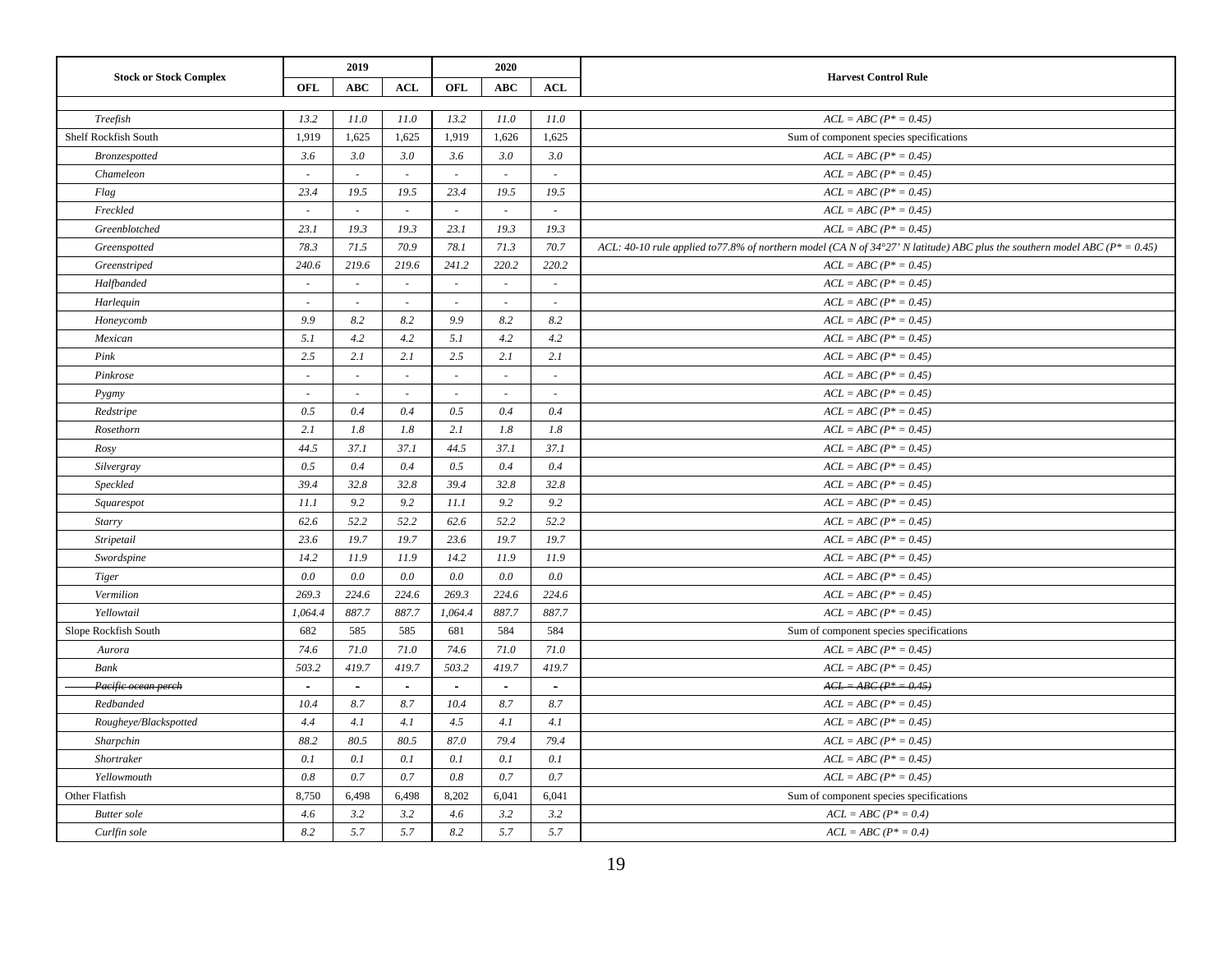| <b>Stock or Stock Complex</b> |         | 2019    |            | 2020    |            |         |                                         |
|-------------------------------|---------|---------|------------|---------|------------|---------|-----------------------------------------|
|                               | OFL     | ABC     | $\bf{ACL}$ | OFL     | <b>ABC</b> | ACL     | <b>Harvest Control Rule</b>             |
|                               |         |         |            |         |            |         |                                         |
| Flathead sole                 | 35.0    | 24.3    | 24.3       | 35.0    | 24.3       | 24.3    | $ACL = ABC (P^* = 0.4)$                 |
| Pacific sanddab               | 4,801.0 | 3,331.9 | 3,331.9    | 4,801.0 | 3,331.9    | 3,331.9 | $ACL = ABC (P^* = 0.4)$                 |
| Rex sole                      | 3,061   | 2,550   | 2,550      | 2,513   | 2,093      | 2,093   | $ACL = ABC (P^* = 0.4)$                 |
| Rock sole                     | 66.7    | 46.3    | 46.3       | 66.7    | 46.3       | 46.3    | $ACL = ABC (P^* = 0.4)$                 |
| Sand sole                     | 773.2   | 536.6   | 536.6      | 773.2   | 536.6      | 536.6   | $ACL = ABC (P^* = 0.4)$                 |
| Other Fish                    | 480     | 420     | 420        | 465     | 406        | 406     | Sum of component species specifications |
| Cabezon (WA)                  | 5.5     | 4.6     | 4.6        | 5.4     | 4.5        | 4.5     | $ACL = ABC (P^* = 0.45)$                |
| Kelp greenling (CA)           | 118.9   | 99.2    | 99.2       | 118.9   | 99.2       | 99.2    | $ACL = ABC (P^* = 0.45)$                |
| Kelp greenling $(OR)$         | 180.9   | 171.1   | 171.1      | 166.5   | 157.5      | 157.5   | $ACL = ABC (P^* = 0.45)$                |
| Kelp greenling (WA)           | 7.1     | 5.9     | 5.9        | 7.1     | 5.9        | 5.9     | $ACL = ABC (P^* = 0.45)$                |
| Leopard shark                 | 167.1   | 139.4   | 139.4      | 167.1   | 139.4      | 139.4   | $ACL = ABC (P^* = 0.45)$                |

## **Table 5. Alternative 2019 and 2020 harvest specifications for select groundfish stocks decided for detailed analysis.**

<span id="page-19-0"></span>

| <b>Stock</b>                         |                    |                                                     | 2019  |                             | 2020  |       |       |                                                                                                                 |  |  |  |  |  |
|--------------------------------------|--------------------|-----------------------------------------------------|-------|-----------------------------|-------|-------|-------|-----------------------------------------------------------------------------------------------------------------|--|--|--|--|--|
|                                      | <b>Alternative</b> | ABC<br>$\bf{ACL}$<br>OFL<br>$\bf ABC$<br>OFL<br>ACL |       | <b>Harvest Control Rule</b> |       |       |       |                                                                                                                 |  |  |  |  |  |
|                                      |                    |                                                     |       |                             |       |       |       |                                                                                                                 |  |  |  |  |  |
| CA Scorpionfish                      | No Action          | 337                                                 | 313   | 150                         | 331   | 307   | 150   | 150 mt constant catch ACL                                                                                       |  |  |  |  |  |
|                                      | Alt. 1             | 337                                                 | 313   | 313                         | 331   | 307   | 307   | $ACL = ABC (P^* = 0.45)$                                                                                        |  |  |  |  |  |
| Lingcod N of $40^{\circ}10'$ N lat.  |                    | 4,957                                               | 4,728 | 4,704                       | 4,701 | 4,483 | 4,459 | ACL = ABC ( $P^*$ = 0.45 in OR & WA; $P^*$ = 0.4 in CA) w/40-10 adj. for the CA contribution to the ABC and ACL |  |  |  |  |  |
| Lingcod S. of $40^{\circ}10'$ N lat. | No Action          | 986                                                 | 901   | 812                         | 894   | 816   | 724   | $ACL = ABC (P^* = 0.4)$ w/ 40-10 adj.                                                                           |  |  |  |  |  |
| Lingcod N of $40^{\circ}10'$ N lat.  |                    | 4,957                                               | 4,739 | 4,713                       | 4,699 | 4,492 | 4,466 | $ACL = ABC (P^* = 0.45)$ w/ 40-10 adj. for the CA contribution to the ABC and ACL                               |  |  |  |  |  |
| Lingcod S. of $40^{\circ}10'$ N lat. | Alt. 1             | 986                                                 | 943   | 847                         | 888   | 849   | 750   | $ACL = ABC (P^* = 0.45)$ w/ 40-10 adj.                                                                          |  |  |  |  |  |